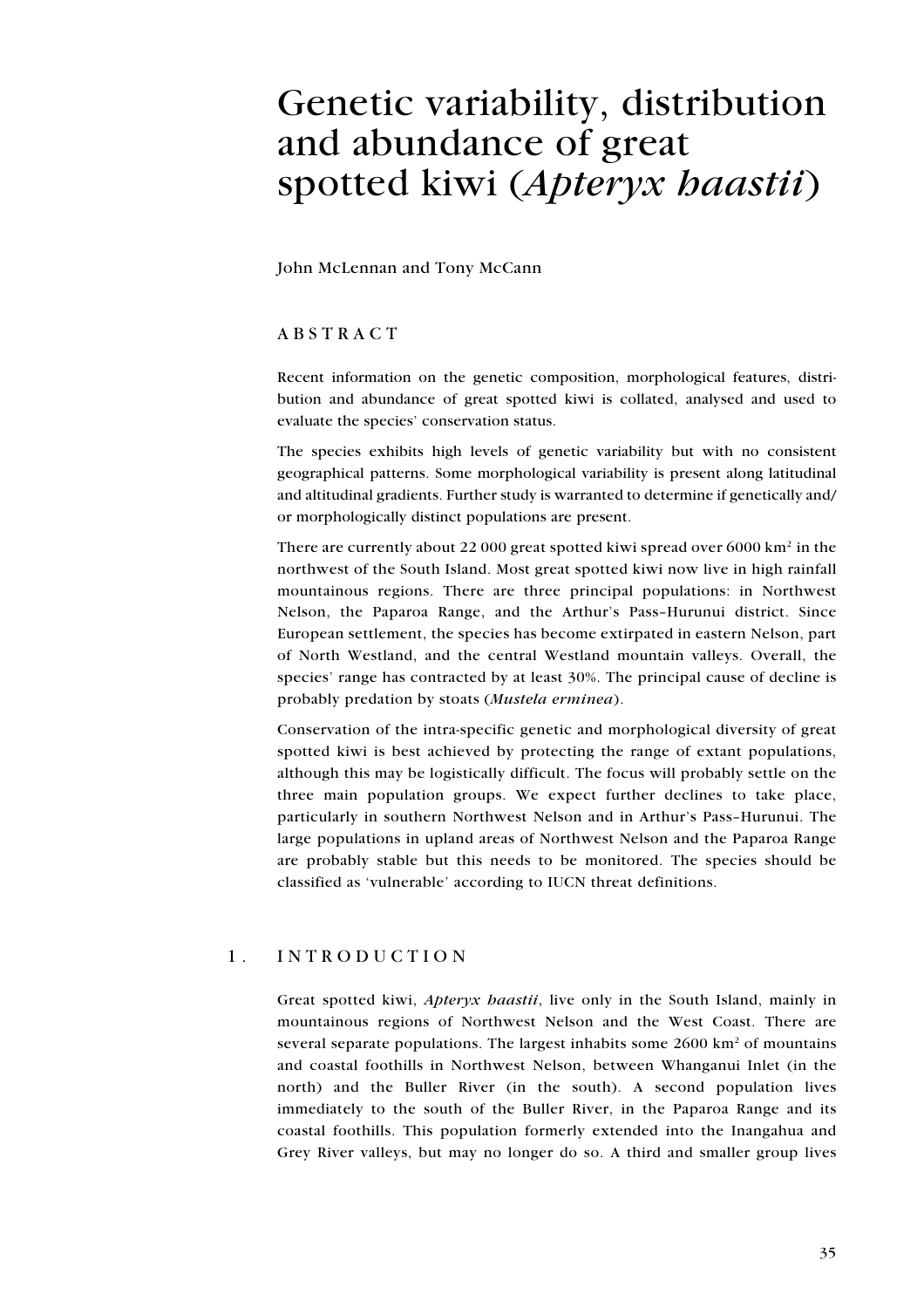within the Southern Alps, in the Arthur's Pass–Hurunui district, some  $30-75$  km south-west of the Paparoa population. Its distribution extends westwards into the Taramakau watershed and eastwards into the Waimakariri, Poulter and Hurunui catchments. A fourth group formerly lived in some of the large mountain valleys of Westland, south of Hokitika. The type specimen was collected from this area in 1871, but there are no recent records (Jolly 1992).

The present report examines genetic variation between and within populations of great spotted kiwi, and assesses whether there are regional differences in morphology and coloration. We use this information to determine whether conservation management should focus on the species as one unit or on two or more of its constituent populations. The report also provides an account of the past distribution and the current distribution and relative abundance of great spotted kiwi. We relate these to environmental variables, and discuss the likely cause of decline in great spotted kiwi populations since European settlement. Finally, we assess the conservation status and future prospects of great spotted kiwi.

# 2. METHODS

## **2.1 Surveys**

Surveys, involving call counts at night, were undertaken between 1983 and 1994 on 617 occasions throughout the known and suspected range of great spotted kiwi. Table 1 shows the distribution of survey sites by region and altitude.

Kiwi presence was established by searching for their feathers, faeces and probe holes during the day, and by listening for calls at night. Their relative abundance was determined by measuring call rates, which correlate with density (McLennan & McCann 1991). Most call counts were made in summer, so it was not necessary to correct for season when comparing counts from different areas. We also obtained rough estimates of absolute density by relating the minimum number of different birds heard calling to the size of the area being surveyed.

Most of the surveys (513) were undertaken by volunteers. The records they submitted to the Kiwi Call Scheme (administered by the Department of Conservation) form the basis of this report. The remaining surveys (104) were undertaken by staff of Landcare Research.

TABLE 1. DISTRIBUTION OF SURVEY SITES IN RELATION TO REGION AND ALTITUDE.

| <b>REGION</b>              | <b>NUMBER OF</b><br><b>COUNTS</b> | TOTAL<br><b>HOURS</b> | $< 200 \text{ m}$ | % COUNTS AT<br>$200 - 500$ m | $> 500 \text{ m}$ |
|----------------------------|-----------------------------------|-----------------------|-------------------|------------------------------|-------------------|
| Northwest Nelson (North)   | 153                               | 225                   | 29                | 16                           | 55                |
| Northwest Nelson (South)   | 85                                | 159                   | 24                | 47                           | 29                |
| Paparoa Range              | 106                               | 240                   | 48                | 24                           | 28                |
| Arthur's Pass-Hurunui      | 151                               | 285                   | $\overline{2}$    | 19                           | 79                |
| Brunner-Victoria-Maruja    | 110                               | 219                   | 3                 | 29                           | 68                |
| Elsewhere (Reefton-Ahaura) | 12                                | 24                    | $\Omega$          | 17                           | 83                |
| Total counts/Average %     | 617                               | 1152                  | 19.8              | 24.7                         | 55.5              |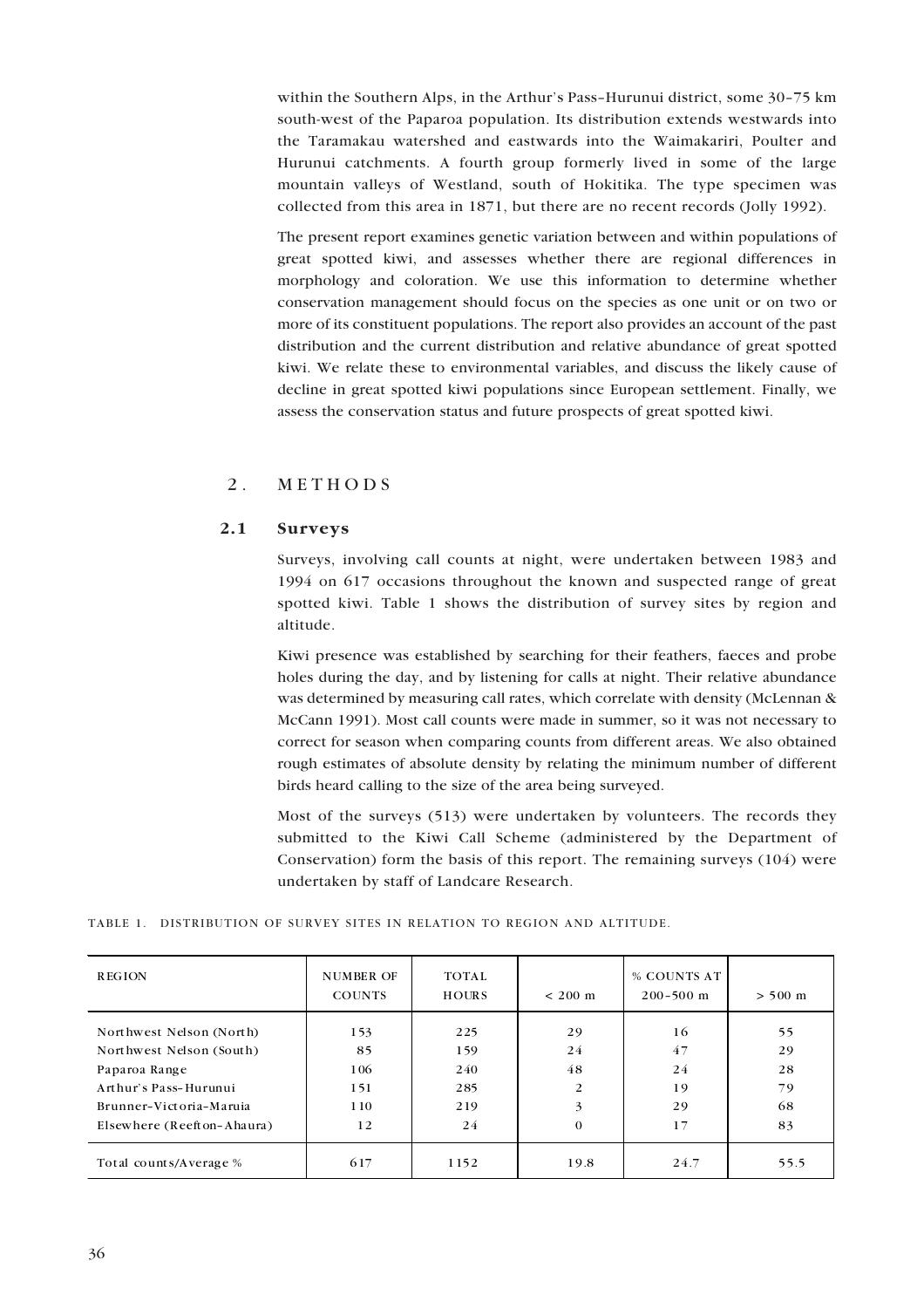# 2.2 Measurements and blood samples

In 1991 and 1992, 15 sites were each visited for 6–10 days specifically to capture, measure and obtain blood samples from great spotted kiwi. Seven of these sites were in Northwest Nelson, three were in the Paparoa Range, two were in the Brunner Range, and three were in the Arthur's Pass–Hurunui area. The sites therefore provided coverage of each of the three populations, and included birds from both lowland and upland forests. No birds were found on the Brunner Range.

We caught kiwi either by attracting them with taped calls at night or by using a trained dog to locate them during the day. Each individual was weighed and measured, as described in McLennan and McCann (1991), and a 1 ml blood sample was taken from a leg vein. The blood was centrifuged in the field to separate the plasma from the cells, then stored in liquid nitrogen. Herbert and Daugherty (this volume) describe the laboratory procedures used to identify the genetic profiles of individuals.

# 3. RESULTS

# 3.1 Genetic analyses

Herbert and Daugherty (this volume) have reported the full results of the genetic analyses. In summary, their allozyme data (and mitochondrial cytochrome b analyses, Baker et al. 1995) confirm A. haastii as a full species, about as closely related to the little spotted kiwi as northern brown kiwi and tokoeka are to each other.

All species of kiwi have unusually high levels of genetic structuring, similar to that in mammals, presumably because their flightlessness inhibits gene flow between populations. There were, however, no consistent differences between the Northwest Nelson, Paparoa and Arthur's Pass–Hurunui populations of great spotted kiwi, suggesting that separation of these populations is recent. There seems to be no gene flow between lowland (at Kahurangi Point) and upland populations in Northwest Nelson, although they are connected by continuous forest occupied by kiwi. The differences between lowland and upland birds are not, however, large enough to justify splitting them into distinct races or subspecies.

# 3.2 Morphometrics

# 3.2.1 Sexual dimorphism

On average, male great spotted kiwi were much smaller and lighter than females (Table 2), a feature common to all species of kiwi. Some great spotted kiwi females weighed nearly twice as much as their mates, but the average difference between them was about 900 g, or 38% of the male's weight. Female body lengths and bill lengths were, respectively, 15% and 26% larger than those of males; and females also had stouter legs, toes and claws than did males.

There was considerable variation within each sex, so that small females overlapped in size with large males. None of our measurements provided an infallible indication of sex (Table 2), but bill length came close to it (Fig. 1). The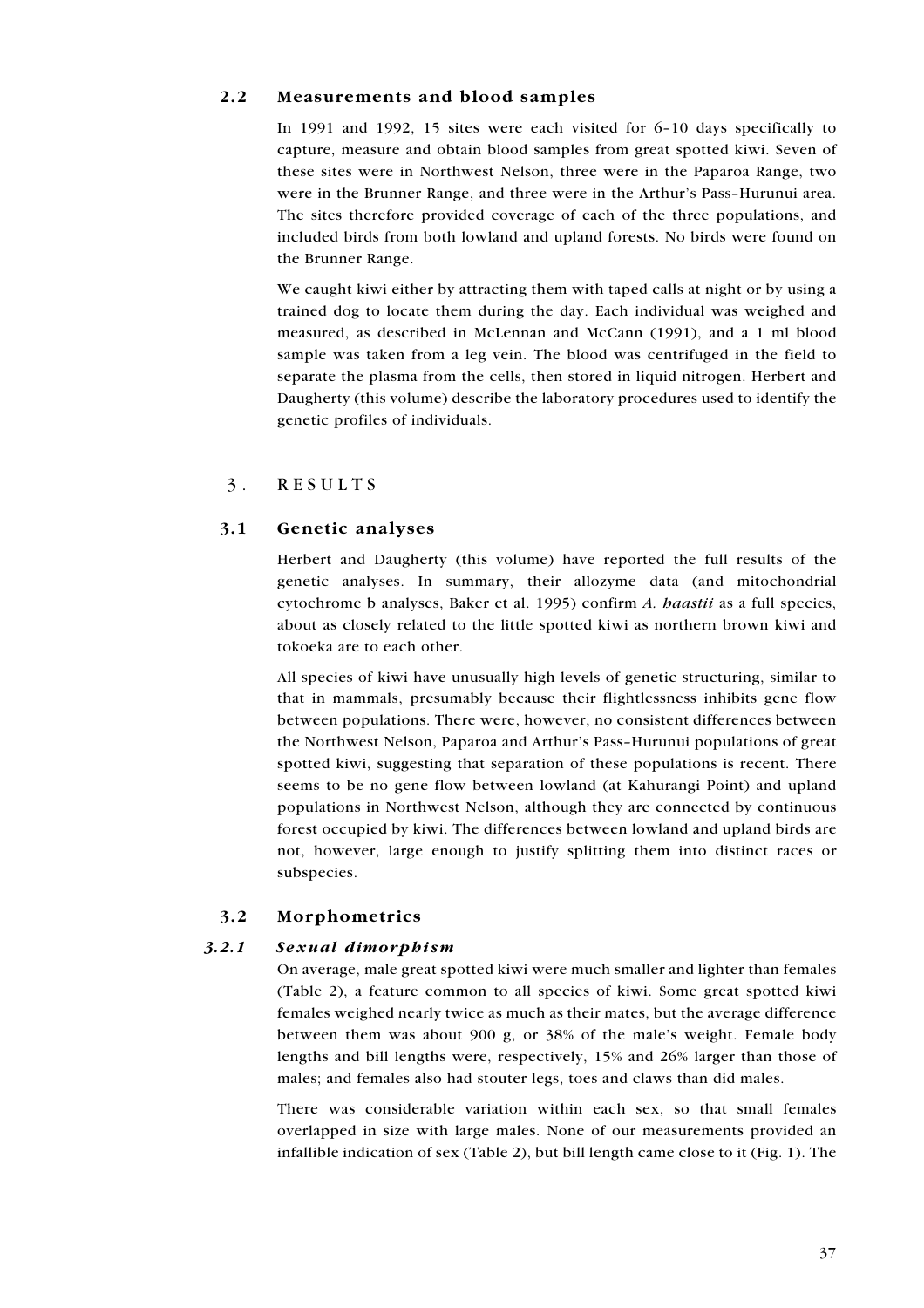| Mean $\pm$ S.D.<br>Number<br>Range<br>Females | $3189 \pm 421$<br>WEIGHT<br>$\left( \frac{3}{2} \right)$<br>29 | $93.3 \pm 4.2$<br><b>LENGTH</b><br>BODY<br>(mm) | $121.6 \pm 7.1$<br><b>LENGTH</b><br>$(\texttt{mm})$<br><b>BILL</b><br>29 | $21.2 \pm 1.3$<br>TARSUS<br><b>DEPTH</b><br>$(\mathrm{mm})$<br>25 | TARSUS<br>$14.3 \pm 1.1$<br>$\mathbf W$ IDTH<br>$(\text{mm})$<br>25 | MID-TOE<br>LENGTH<br>$60.8 \pm 3.4$<br>(mm)<br>29 | MID-TOE<br>$19.7 \pm 1.5$<br><b>DEPTH</b><br>$(\mathrm{mm})$<br>15 | MID-TOE<br>$13.0\pm0.6$<br>WIDTH<br>$(\texttt{mm})$<br>19 | MIDDLE CLAW<br>$27.3 \pm 3.2$<br>LENGTH<br>(mm)<br>25 |
|-----------------------------------------------|----------------------------------------------------------------|-------------------------------------------------|--------------------------------------------------------------------------|-------------------------------------------------------------------|---------------------------------------------------------------------|---------------------------------------------------|--------------------------------------------------------------------|-----------------------------------------------------------|-------------------------------------------------------|
| Mean $\pm$ S.D.<br>Number<br>Range            | 2300-4300<br>$2309 \pm 331$<br>$1750 - 3000$<br>39             | $81.2 \pm 3.4$<br>84-100<br>74-88<br>25         | $96.5 \pm 4.9$<br>$103 - 135$<br>83-108<br>$\overline{41}$               | $18.9 \pm 1.4$<br>$18 - 24$<br>$16 - 21$<br>$\overline{37}$       | $12.3 \pm 0.9$<br>10-15<br>$13 - 16$                                | $37$<br>$57.7 \pm 2.9$<br>$50-63$<br>$54 - 68$    | $17.0\pm0.9$<br>$15 - 18$<br>$17 - 22$<br>23                       | $11.7\pm0.6$<br>$12 - 14$<br>$11 - 13$<br>24              | $25.5 \pm 2.3$<br>$20-34$<br>$23 - 38$<br>35          |
| Significance                                  | < 0.0001<br>$-9.3$                                             | 0.0001<br>$-9.9$                                | ${}_{0.0001}$<br>$-16.5$                                                 | 0.0001<br>$-6.6$                                                  | 0.0001<br>$6.2 -$                                                   | 0.0001<br>$-3.9$                                  | < 0.0001                                                           | < 0.0001                                                  | ${}_{0.01}$<br>$-2.63$                                |

TABLE 2. DIMENSIONS OF FEMALE AND MALE GREAT SPOTTED KIWI. TABLE 2. DIMENSIONS OF FEMALE AND MALE GREAT SPOTTED KIWI.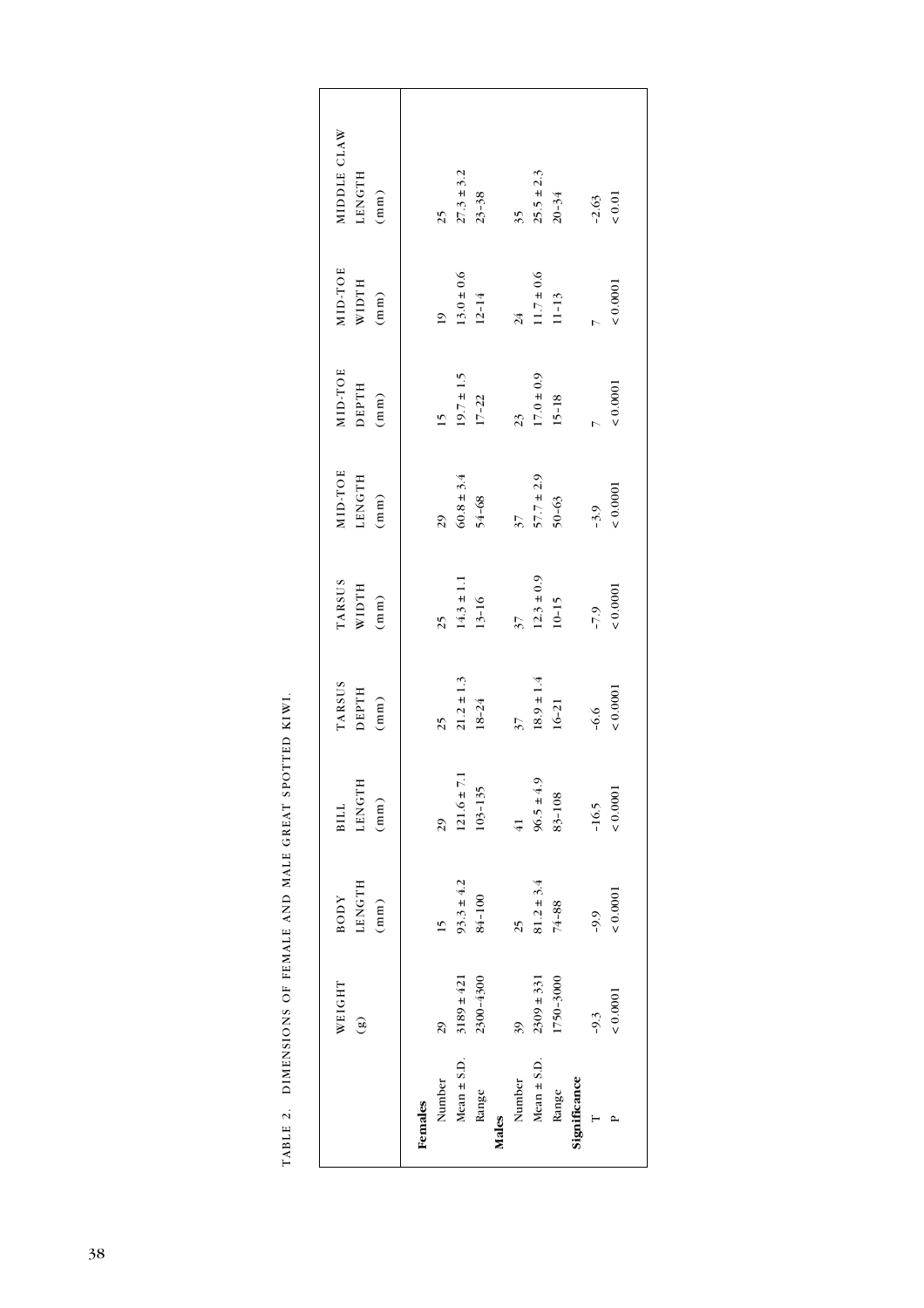

Figure 1. Bill lengths in male and female great spotted kiwi.

shortest-billed female (103 mm) overlapped with the longest-billed males (108 mm), but the two samples were otherwise discrete.

We accurately predicted the sex of all 70 adults in our samples using the product of bill length (cm), weight (kg), tarsus depth (cm), tarsus width (cm), mid-toe depth (cm) and mid-toe width (cm). These six measurements differed most between males and females. Our choice of units means that bill length has a disproportionately large influence on the final value, consistent with its importance. The six measurements are not highly correlated with each other, so exceptionally high and low values can occur within the same individual.

TABLE 3. REGIONAL DIFFERENCES IN MEASUREMENTS OF GREAT SPOTTED KIWI. THE TOE MEASUREMENT IS THE PRODUCT OF TOE LENGTH  $\times$  TOE WIDTH  $\times$  TOE DEPTH. STATISTICAL DIFFERENCES BETWEEN REGIONS WERE TESTED BY ANOVA: F VALUES AND SIGNIFICANCE VALUES ARE SHOWN.

|                       | WEIGHT<br>(g)  | <b>BODY LENGTH</b><br>(cm) | <b>BILL LENGTH</b><br>(mm) | <b>TOE</b><br>(mm) | <b>MIDDLE CLAW</b><br>(mm) |
|-----------------------|----------------|----------------------------|----------------------------|--------------------|----------------------------|
| Females               |                |                            |                            |                    |                            |
| Northwest Nelson      |                |                            |                            |                    |                            |
| Number                | 23             | 10                         | 23                         | 9                  | 20                         |
| Mean $\pm$ S.D.       | $3255 \pm 416$ | $92 \pm 4$                 | $121 \pm 7$                | $150 \pm 23$       | $26 \pm 2$                 |
| Paparoa Range         |                |                            |                            |                    |                            |
| Number                | 1              | $\mathbf{1}$               | $\mathbf{1}$               | $\mathbf{1}$       | $\mathbf{1}$               |
| $Mean \pm S.D.$       | 2900           | 95                         | 132                        | 164                | 30                         |
| Arthur's Pass-Hurunui |                |                            |                            |                    |                            |
| Number                | 5              | $\overline{4}$             | 5                          | 5                  | $\overline{4}$             |
| $Mean \pm S.D.$       | $2940 \pm 405$ | $97 \pm 2$                 | $125 \pm 6$                | $172 \pm 17$       | $32.2 \pm 5$               |
| ${\bf F}$             | 1.4            | 3.0                        | 1.9                        | 1.7                | 12.9                       |
| $\mathbf{P}$          | ${}< 0.25$     | ${}< 0.087$                | < 0.165                    | ${}< 0.220$        | ${}< 0.0001$               |
| Males                 |                |                            |                            |                    |                            |
| Northwest Nelson      |                |                            |                            |                    |                            |
| Number                | 32             | 19                         | 33                         | 14                 | 29                         |
| $Mean \pm S.D.$       | $2330 \pm 342$ | $80 \pm 3.0$               | $96 \pm 4$                 | $114 \pm 9.0$      | $25 \pm 2$                 |
| Paparoa Range         |                |                            |                            |                    |                            |
| Number                | 3              | 2                          | $\overline{4}$             | 2                  | $\overline{2}$             |
| Mean $\pm$ S.D.       | $2200 \pm 230$ | $86 \pm 2$                 | $100 \pm 6$                | $112 \pm 15.0$     | $27 \pm 1$                 |
| Arthur's Pass-Hurunui |                |                            |                            |                    |                            |
| Number                | $\overline{4}$ | $\overline{4}$             | $\overline{4}$             | $\overline{4}$     | $\overline{4}$             |
| $Mean \pm S.D.$       | $2225 \pm 340$ | $83 \pm 4$                 | $95 \pm 8$                 | $130 \pm 11$       | $29\pm4$                   |
| F                     | 0.34           | 3.9                        | 1.7                        | 4.4                | 7.2                        |
| P                     | ${}< 0.712$    | < 0.033                    | ${}< 0.18$                 | ${}< 0.028$        | ${}< 0.003$                |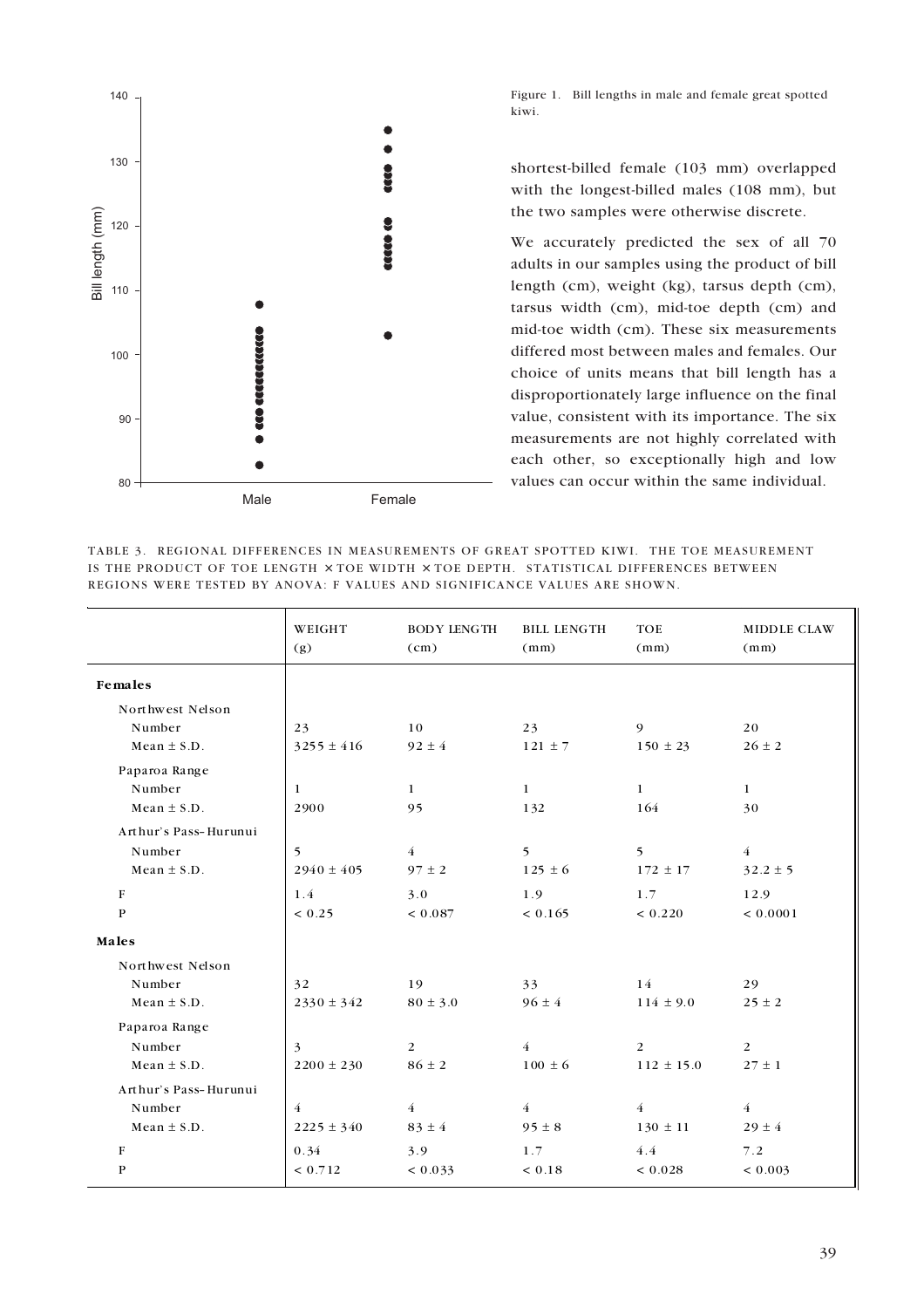|                   | WEIGHT<br>(g)  | <b>BODY LENGTH</b><br>(cm) | <b>BILL LENGTH</b><br>(mm) |
|-------------------|----------------|----------------------------|----------------------------|
| Females           |                |                            |                            |
| $< 200 \text{ m}$ |                |                            |                            |
| Number            | $\overline{7}$ | $\overline{4}$             | $\overline{7}$             |
| Mean $\pm$ S.D.   | $3017 \pm 136$ | $90 \pm 5$                 | $116 \pm 6$                |
| $200 - 500$ m     |                |                            |                            |
| Number            | 3              | $\mathbf{1}$               | $\overline{\mathbf{3}}$    |
| Mean $\pm$ S.D.   | $2933 \pm 431$ | 94                         | $126 \pm 8$                |
| $> 500 \text{ m}$ |                |                            |                            |
| Number            | 13             | 5                          | 13                         |
| Mean $\pm$ S.D.   | $3458 \pm 420$ | $93 \pm 4$                 | $122 \pm 6$                |
| F                 | 4.8            | 0.6                        | 2.9                        |
| $\mathbf{P}$      | ${}< 0.02$     | 0.6                        | 0.075                      |
| Males             |                |                            |                            |
| $< 200$ m         |                |                            |                            |
| Number            | $\overline{7}$ | 5                          | 8                          |
| $Mean \pm S.D.$   | $2088 \pm 244$ | $79 \pm 4$                 | $95 \pm 6$                 |
| $200 - 500$ m     |                |                            |                            |
| Number            | 9              | 6                          | 9                          |
| $Mean \pm S.D.$   | $2137 \pm 303$ | $81 \pm 1$                 | $96 \pm 3$                 |
| $> 500$ m         |                |                            |                            |
| Number            | 16             | 8                          | 16                         |
| Mean $\pm$ S.D.   | $2544 \pm 266$ | $81 \pm 3$                 | $97 \pm 4$                 |
| F                 | 9.9            | 0.8                        | 1.1                        |
| $\mathbf{P}$      | ${}< 0.001$    | 0.45                       | 0.33                       |

TABLE 4. DIMENSIONS OF GREAT SPOTTED KIWI IN RELATION TO ALTITUDE, NORTHWEST NELSON.

The values ranged from 67 to 177 in males and from 195 to 597 in females. Adult females in exceptionally poor condition (say less than 2.2 kg) could produce values typical of males, as could juvenile females less than two years old. Ratios such as (weight  $\times$  bill length)/body length might enable small and/or light females to be distinguished from males, but this remains to be tested.

# *3.2.2 Regional differences in body size*

Our samples are too small to detect anything other than large regional differences in body size: the tentative conclusions presented here may change with additional measurements.

The body length of great spotted kiwi appeared to increase with increasing latitude (Table 3). This trend was significant for males, but not for females, perhaps because fewer of them were measured. Southern males also had significantly larger toes than those further north, but again the trend was not significant for females (Table 3). Claw length increased with latitude in both sexes.

Average weight did not differ significantly between regions, nor did tarsal diameter (not shown in Table 3). Kiwi in the Paparoa Range appeared to have longer bills than those elsewhere, but more measurements are needed to confirm this.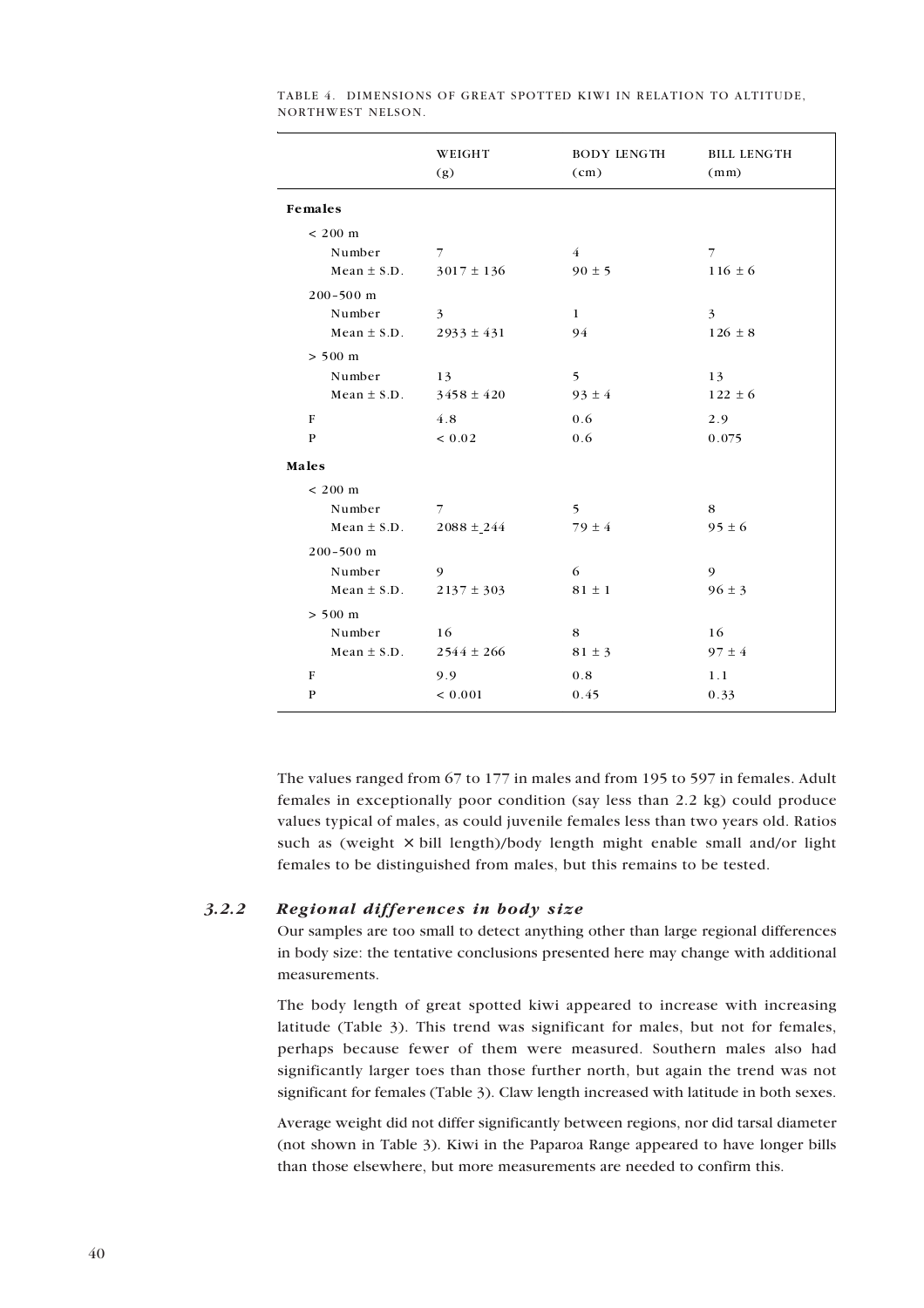## 3.2.3 Altitudinal differences in body size

Overall, there were few significant correlations between body size and altitude when data from all regions were combined (data not presented). Bill length tended to increase with altitude, but only in females ( $F = 4.7$ ,  $N = 29$ ,  $p = 0.018$ ).

Within Northwest Nelson, however, body weight increased significantly with altitude in both sexes (Table 4). Males in coastal forests, less than 200 m above sea level (a.s.l.), were on average 18% lighter than their counterparts in alpine and subalpine areas, 500 m or more asl. The equivalent difference for females was 13%. These weight changes were not associated with significant differences in body length, although the smallest birds in our samples were from coastal forest. Upland birds possibly have more fat than lowland ones, for insulation against the cold.

# 3.2.4 Other altitudinal and regional variations

## Leghold trap injuries

Seven of the 70 birds in our sample had lost toes, presumably in leghold traps set for possums (Trichosurus vulpecula). One bird had injuries on both feet, indicating that it had been caught on two separate occasions. Birds with foot injuries were significantly more common in lowland forests of Northwest Nelson than elsewhere. Six (40%) of 15 birds at Kahurangi Point and Karamea had missing and/or broken toes, compared with none out of 40 in upland regions of Northwest Nelson, and none out of five in the Paparoa Range. One of eight in the Taramakau catchment had foot injuries.

These figures under-rate actual capture rates in leghold traps because they exclude those kiwi (an unknown proportion) that receive fatal injuries. Furthermore, our survey was preceded by several years of poor prices for pelts, when few people trapped possums: our records of leg injuries might therefore be at a cyclic low. Even so, they show clearly that incorrectly set leghold traps are a significant hazard for kiwi, especially in areas accessible to weekend hunters.

## Eye injuries

Two kiwi (3%) were blind in one eye. These birds were otherwise in good health, judging from their weight and overall appearance. This incidence of partial blindness is much lower than that among brown kiwi at Okarito (20%; J. Lyall, pers. comm.) but similar to that in brown kiwi in the North Island (1%; J. McLennan, pers. obs.).

## Colour

Some kiwi had a sprinkling of white feathers on their nape and flanks: the frequency of such partial albinism did not vary noticeably between regions. Kiwi with pigmented claws were more numerous in Northwest Nelson than elsewhere (McLennan & McCann 1993), and kiwi with entirely dark claws were recorded only in Northwest Nelson. Claw pigmentation levels did not change within individuals over time, so regional differences in claw colour did not reflect differences in the age structure of populations. Pigmentation levels also varied in leg and foot scales, from pale brown to dark brown. One bird in the lower Ohikanui Valley in the Paparoa Range had pinkish-white legs and feet, similar to those of little spotted kiwi.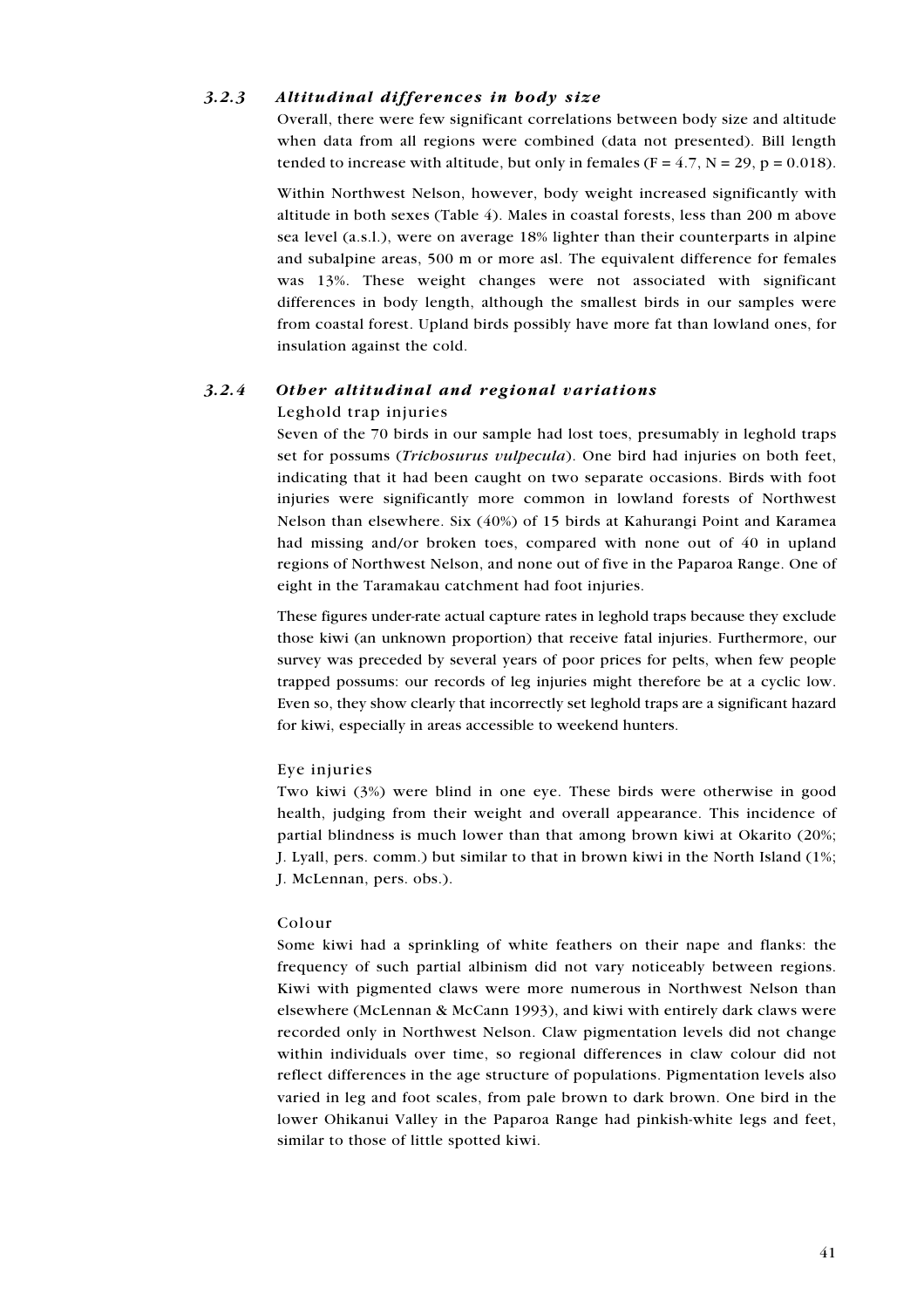## Vocalisation

We did not notice any marked differences in the calls of great spotted kiwi between regions.

# 3.3 Distribution and abundance

## 3.3.1 Distribution of samples

Night-time counts of calls were undertaken throughout the known and suspected range of great spotted kiwi in five districts in the northwest of the South Island. We split Northwest Nelson into northern and southern parts ('northern Northwest Nelson' and 'southern Northwest Nelson'), differentiated by climate and landform and demarcated from each other by the Karamea River. A large area in inland North Westland was surveyed, including the Brunner and Victoria Ranges, and the Maruia and upper Grey valleys. Most surveys in the Arthur's Pass–Hurunui district were undertaken within 30 km of the Arthur's Pass township. This district has no clear boundaries that delineate it from the mountains to the north and south, but the remaining districts are all clearly defined by roads and rivers.

At least 85 listening watches were undertaken in each district (Table 1). Some sites were sampled up to three times on different nights, but most were surveyed just once. There were fewer samples from remote areas, especially the Paparoa Range and southern Northwest Nelson. Coverage in northern Northwest Nelson and in Arthur's Pass–Hurunui was exceptionally good. Overall, the combined sample from all districts comprised 617 listening watches and 1152 hours of listening.

## 3.3.2 Distribution of great spotted kiwi

#### Total study area

The populations in each district, and in the total study area, are summarised in Table 5.

## Northern Northwest Nelson

Great spotted kiwi were detected during 96 (63%) of 153 listening watches in northern Northwest Nelson, in a diverse range of habitats, from sea level to alpine scrub and grasslands (Fig. 2). Most records were from the mountains inland and south of Golden Bay. The Aorere River, flowing into Golden Bay, supports kiwi on both banks, at least in its middle and upper reaches. The ranges along its eastern bank contain scattered populations, but these peter out

| TABLE 5. APPROXIMATE DISTRIBUTION AREA, AND SIZES OF EXTANT GREAT |  |  |  |  |
|-------------------------------------------------------------------|--|--|--|--|
| SPOTTED KIWI POPULATIONS.                                         |  |  |  |  |

| <b>DISTRICT</b>          | $AREA$ ( $km^2$ ) | <b>ESTIMATEI</b> |
|--------------------------|-------------------|------------------|
| Northwest Nelson (North) | 1550              | 10 OC            |
| Northwest Nelson (South) | 1050              |                  |
| Paparoa Range            | 2100              |                  |
| Arthur's Pass-Hurunui    | 1260              |                  |
| Total                    | 5960              |                  |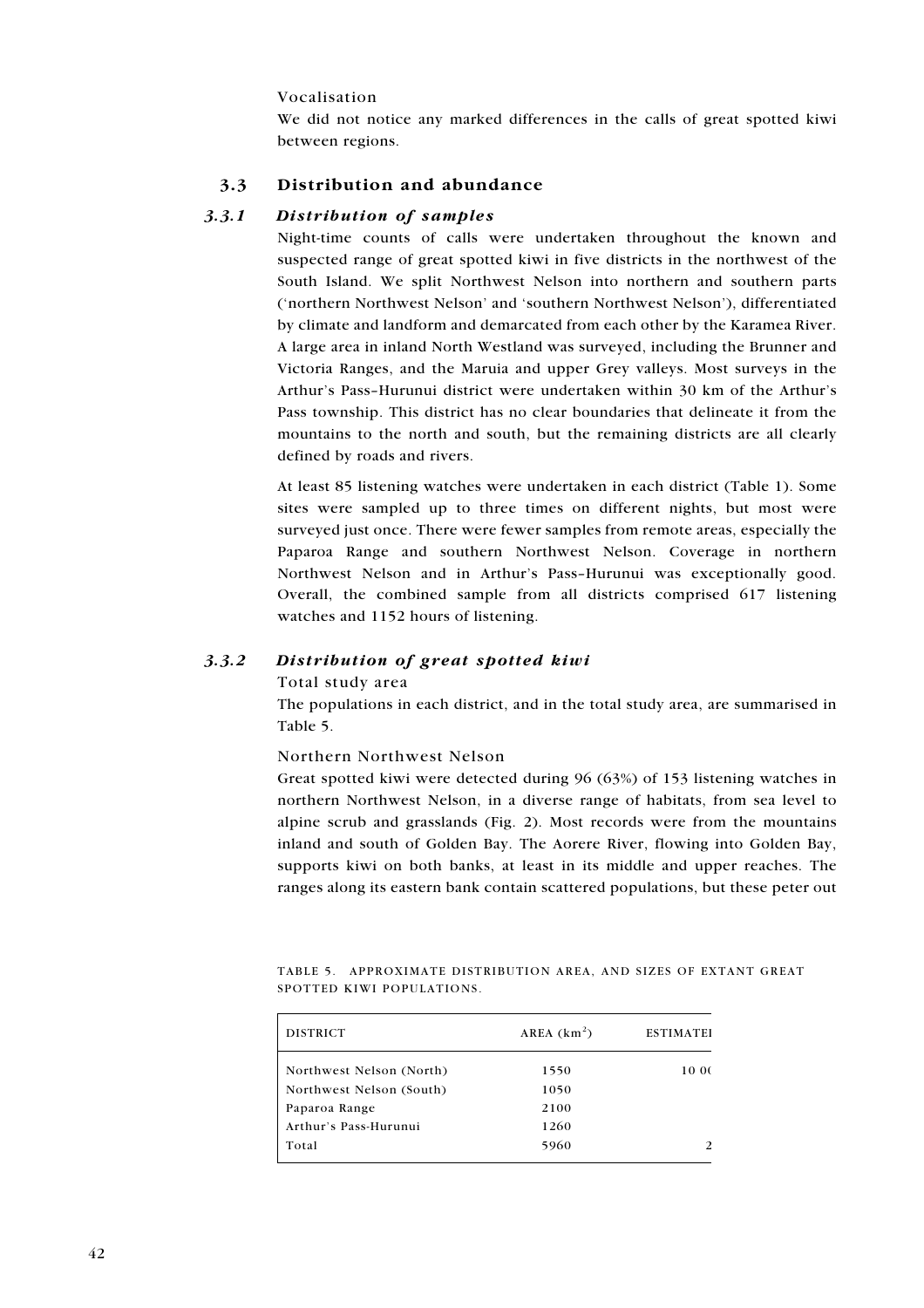

Figure 2. Distribution of great spotted kiwi (dots) in Northwest Nelson.

> a few kilometres north of Boulder Lake. Kiwi are widespread in the Wakamarama Range to the west of the Aorere River, at least as far north as the Kaituna River. Forested catchments draining the western flanks of the Wakamarama Range support great spotted kiwi, from the summit of the range to the tidal estuaries. Kiwi are also widespread in coastal vegetation from Kahurangi Point south to the Kohaihai River.

> Great spotted kiwi range as far east as the Waingaro River (a tributary of the Takaka River). There appear to be no great spotted kiwi in the Takaka River catchment itself, in Abel Tasman National Park, on the Takaka Hill, in the Peel Range, in the Cobb River catchment, or at the northern end of the Arthur Range. A female great spotted kiwi was seen on Mt Arthur in 1980 and again in 1990 at two sites, some 6.5 kilometres apart. The 1980 observation almost certainly involved a bird that had been caught by a toe in a leghold trap set for possums. According to local rumour it had been flown out from the Karamea River, rehabilitated in 'town', then released on Mt Arthur. The 1990 observation may have been of the same bird. There are no other records of kiwi from the Arthur Range, so it is questionable whether the 'population' there is natural or introduced.

> Nearly all listening watches from the headwaters of the Aorere River, the Gouland Downs, the Tasman Mountains, the Oparara River and the northern tributaries of the Karamea River recorded kiwi, indicating that the birds are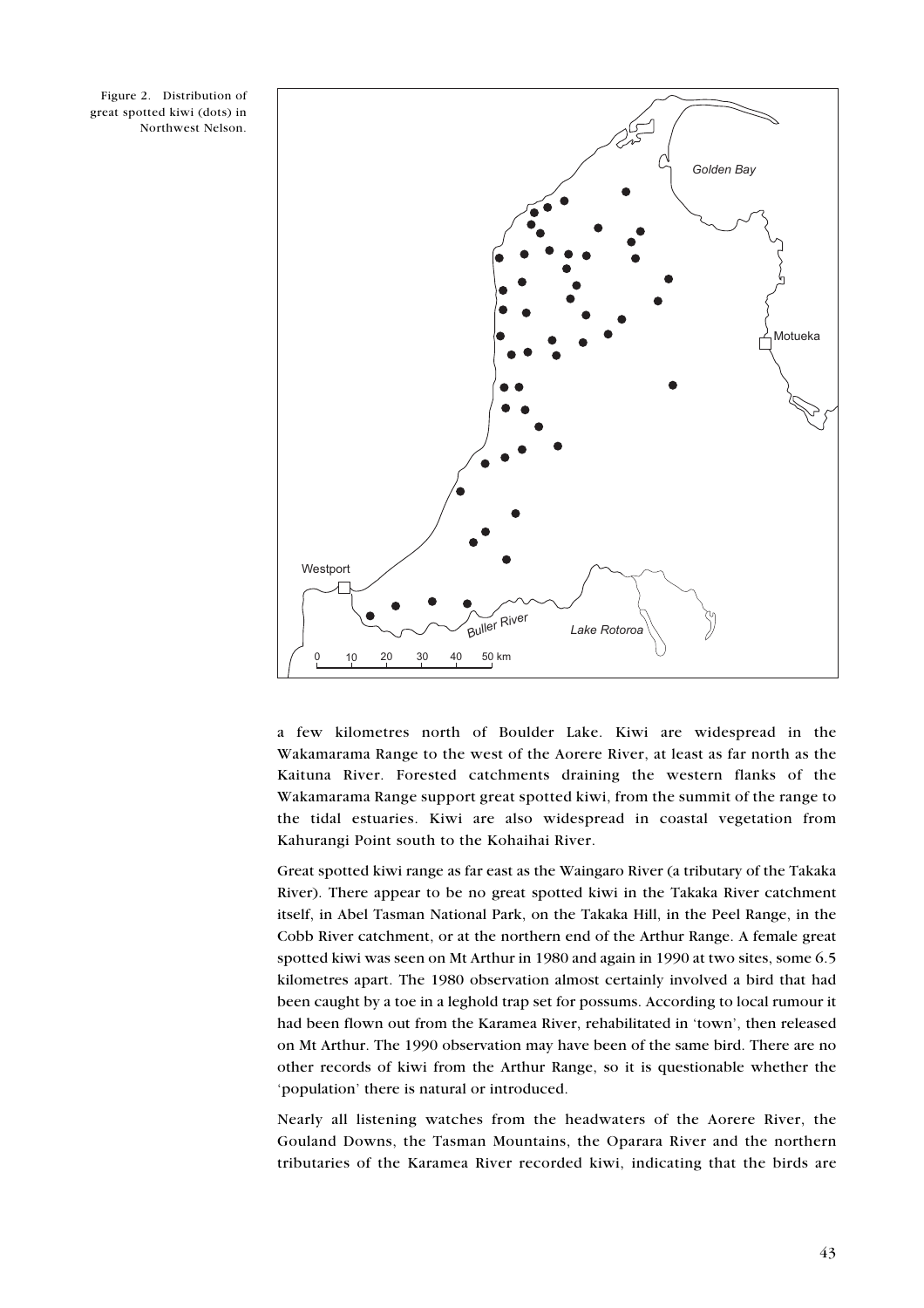

Figure 3. Distribution of great spotted kiwi in the Paparoa, Brunner–Victoria– Maruia and Arthur's Pass– Hurunui districts: dots indicate presence, circles show sites where no kiwi were recorded.

Notes: (1) Records shown in the Lewis Pass and Nelson Lake areas are not included in Table 1. (2) Sites in the Paparoa and Arthur's Pass–Hurunui districts at which kiwi were not recorded are not shown.

> distributed both widely and continuously through some 1550 km $^2$  of upland and subalpine vegetation.

> Assuming an average density of  $3-4$  pairs per km<sup>2</sup>, as measured by McLennan and McCann (1991) in the forests of Kahurangi Point and the Saxon River, northern Northwest Nelson probably contains about 10 000–11 000 kiwi.

#### Southern Northwest Nelson

Great spotted kiwi were detected during 34 (40%) of 85 listening watches in southern Northwest Nelson. The results of 159 hours of listening indicate that great spotted kiwi are present in the northern and southern sections of the district, but are rare and sometimes absent altogether within its central regions (Fig. 2). The birds appear to be widespread in the mountains between the Karamea River and Little Wanganui River, and may extend as far east as the southern tip of the Arthur Range. Trampers often hear them near the Wangapeka track, in the headwaters of the Karamea and Little Wanganui rivers. Numbers decline immediately to the south of the Little Wanganui River. One kiwi was heard (and seen) in the Mokihinui River near the junction of the North and South branches; another male was recorded during 6 nights of listening in the middle reaches of the South Branch.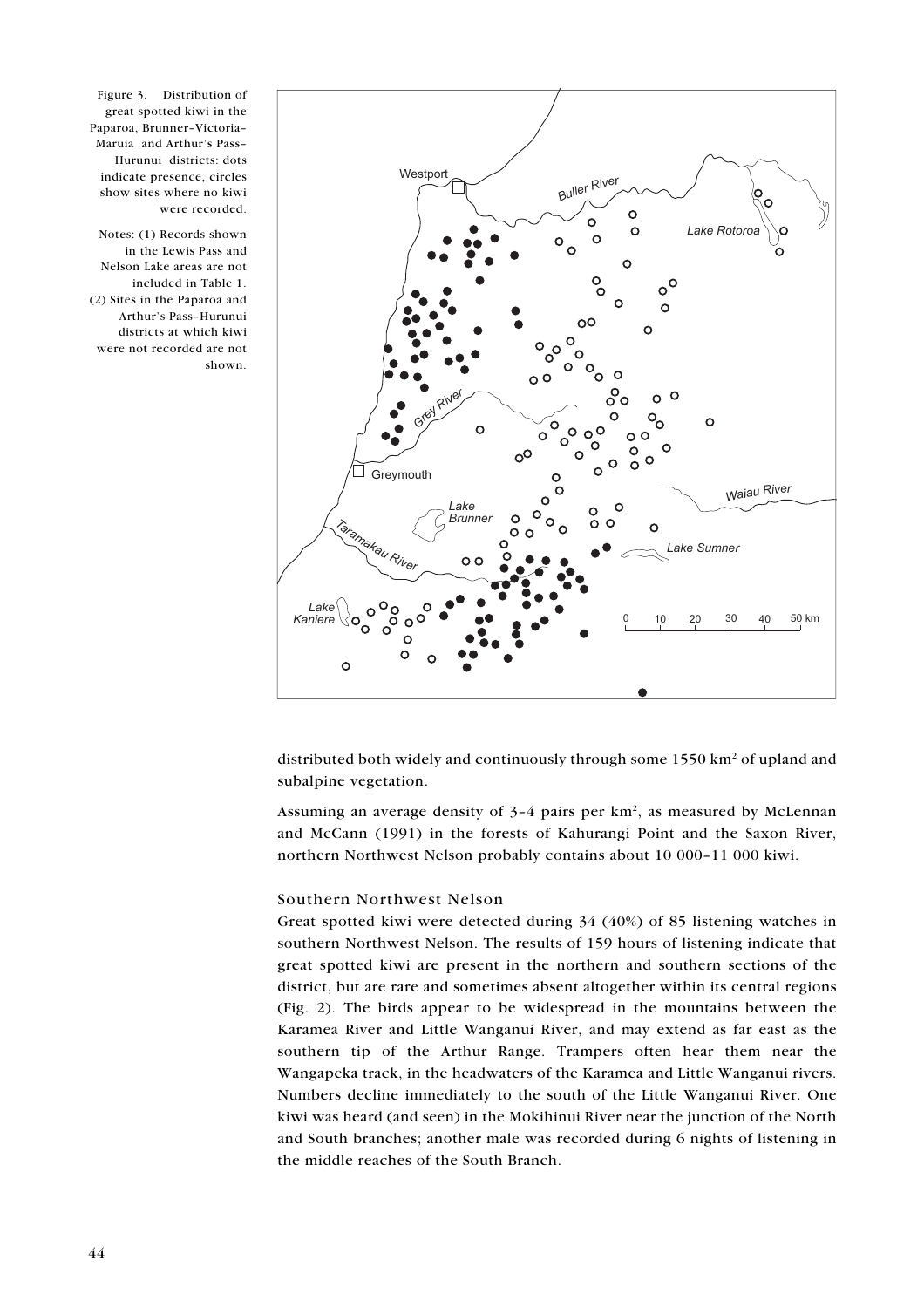Kiwi were heard in the lowland forests on the north bank of the Buller River and in the foothills of the Mount William Range, on the edge of regenerating farmland. The birds are probably also scattered throughout the Orikaka State Forest and upper reaches of the Ngakawau River, but these areas were not sampled<sup>1</sup>. A juvenile great spotted kiwi was hit by a car in the Buller Gorge in 1994, near Lyell Creek on the edge of Orikaka State Forest. This is the easternmost record of kiwi in the Buller region.

Southern Northwest Nelson probably contains about 2000 kiwi, assuming an average density of one pair per km² and an occupied area of 1050 km². This estimate is little more than a guess and could well change after further sampling.

#### Paparoa Range

Kiwi were detected during 77 (73%) of 106 listening watches in the Paparoa district. The birds are scattered throughout the main range, on both the eastern and western sides (Fig. 3). They are also present in the catchments of the Ohikanui and Blackwater rivers, which drain northwards into the Buller River. The birds extend westwards into the coastal forests and pakihi in the lower reaches of the Nile, Fox and Punakaiki rivers, and are present in some remnant patches of vegetation on the coastal plain south of Westport. They are also present in the cutover forests in the Nile River, in regenerating scrub and gorse on gold workings near Charleston, and in lowland pakihi vegetation a few kilometres south-west of Reefton.

The Paparoa population is spread more-or-less continuously over some 2100 km<sup>2</sup> . It probably comprises some 6300 kiwi, assuming a mean density of 1.5 pairs/km<sup>2</sup>, about half that in northern Northwest Nelson.

Brunner and Victoria ranges and Maruia and Grey Valleys Kiwi were not recorded in the Brunner and Victoria Ranges, in the catchments of the Maruia and upper Grey Rivers, or at Lewis Pass (Fig. 3).

#### Arthur's Pass–Hurunui

Great spotted kiwi were recorded in the Arthur's Pass–Hurunui district in catchments draining both sides of the Main Divide (Fig. 3). On the western side, the birds were found in the upper reaches of the Taipo River, the middle and upper reaches of the Taramakau River, and the Otira River. They extend north of the Taramakau River into the headwaters of the Trent and Haupiri Rivers, but not beyond this. They appear to be absent in the Arahura and Styx Rivers, even though the headwaters of these valleys are close to those of the Taipo River.

Great spotted kiwi have a more extensive range on the eastern side of the Divide. They are present around Arthur's Pass township and its neighbouring catchments. They extend northwards to Lake Sumner and possibly as far as the upper reaches of the Hope River. They do not however generally extend more than 12–14 km from the central mountain chain; the easternmost records are from the North Esk, the South Branch of the Hurunui River, and the Puketeraki Range.

<sup>&</sup>lt;sup>1</sup> Later surveys indicate great spotted kiwi are widespread and abundant in the catchments of Orikaka and Ngakawau rivers. The population in Northwest Nelson (South) is now estimated to be 3000 birds, and the total great spotted kiwi population to be 23 000 birds.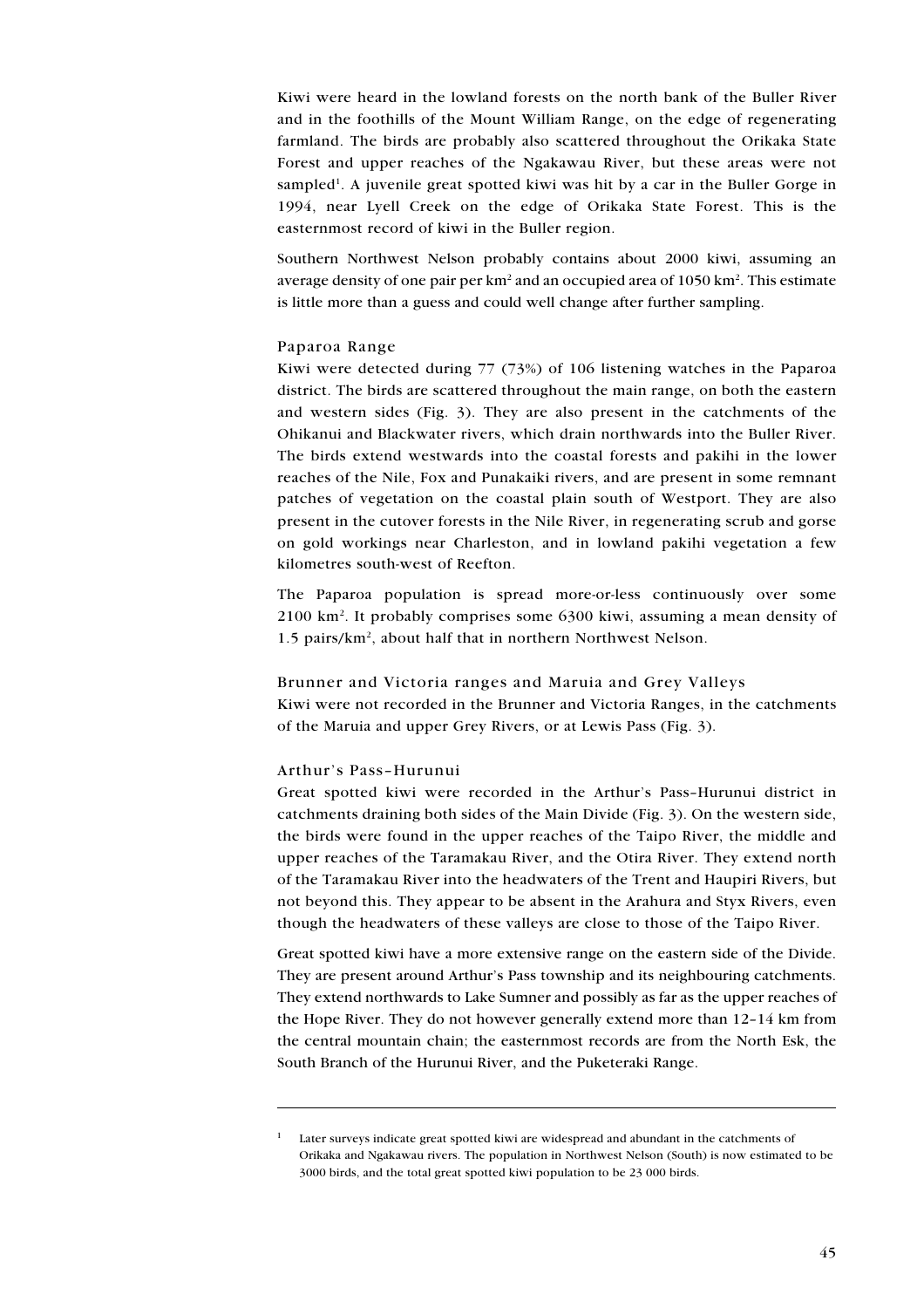The population in the Arthur's Pass-Hurunui district inhabits an elongated strip of the Southern Alps, some 60 km long and 18-23 km wide. Much of this land is above the tree line, unstable, and exceptionally steep; it is unsuitable for great spotted kiwi except, perhaps, in the height of summer when the land is largely free of snow and ice. The birds live almost entirely in the forested valleys between the various mountain ranges and in the alpine shrublands along their margins. This means the overall density of kiwi throughout the district is relatively low-about 2-3 per square kilometre. The total population is probably about 3000 kiwi.

No great spotted kiwi were found during recent extensive surveys in the large river catchments south of the Waimakariri and Taipo Rivers (Jolly 1992).

## *3.3.3 Mean call rates*

## Regional differences

There is undoubtedly some correlation between mean call rates and kiwi density, although the form and closeness of the relationship are largely unknown. Mean call rates were 2-3 times higher in northern Northwest Nelson  $(3.3/h)$  than in the Paparoa Range  $(1.8/h)$ , Arthur's Pass-Hurunui  $(1.1/h)$  and southern Northwest Nelson (0.9/h, Table 6). The same results emerged when zero counts were omitted from the analyses, suggesting that regional differences in mean call rate reflect real changes in kiwi density within occupied habitats. Call counts from such areas sometimes exceeded 15 per hour in northern Northwest Nelson, but seldom reached 6 per hour in the southern districts.

#### Mean call rates in relation to altitude

In parts of Northwest Nelson and the Paparoa Range, great spotted kiwi inhabit forests that extend continuously from the coast to the tree-line  $(1100-1300 \text{ m})$ a.s.l.). The forests themselves change in composition with increasing altitude, as do a range of other environmental factors such as mean temperature and rainfall. One or more of these variables appear to influence great spotted kiwi

| <b>POPULATION</b>                                                                                                                                                     | NUMBER OF LISTENING<br><b>WATCHES</b> |  |                          | <b>MEAN CALL RATE/HOUR</b><br>$\pm$ S.D.                                                         |
|-----------------------------------------------------------------------------------------------------------------------------------------------------------------------|---------------------------------------|--|--------------------------|--------------------------------------------------------------------------------------------------|
| Northwest Nelson (North)<br>Northwest Nelson (South)<br>Paparoa Range<br>Arthur's Pass-Hurunui<br>Brunner-Victoria-Maruia<br>Elsewhere (Reefton-<br>Ahaura)           | 153<br>85<br>106<br>151<br>110<br>12  |  |                          | $3.3 \pm 4.8$<br>$0.9 \pm 1.8$<br>$1.8 \pm 2.3$<br>$1.1 \pm 1.7$<br>$0 \pm 0$<br>$0.15 \pm 0.34$ |
| Significance (Anova)<br>Overall<br>Northwest Nelson (South) vs Paparoa<br>Northwest Nelson (South) vs Arthur's Pass-Hurunui<br>Paparoa Range vs Arthur's Pass-Hurunui |                                       |  | 22.1<br>96<br>1.5<br>7.8 | P<br>< 0.0001<br>${}< 0.002$<br>< 0.229<br>< 0.006                                               |

TABLE 6. MEAN CALL RATE OF KIWI IN VARIOUS DISTRICTS IN THE NORTH-WEST OF THE SOUTH ISLAND. STATISTICAL CONVENTIONS AS IN TABLE 3.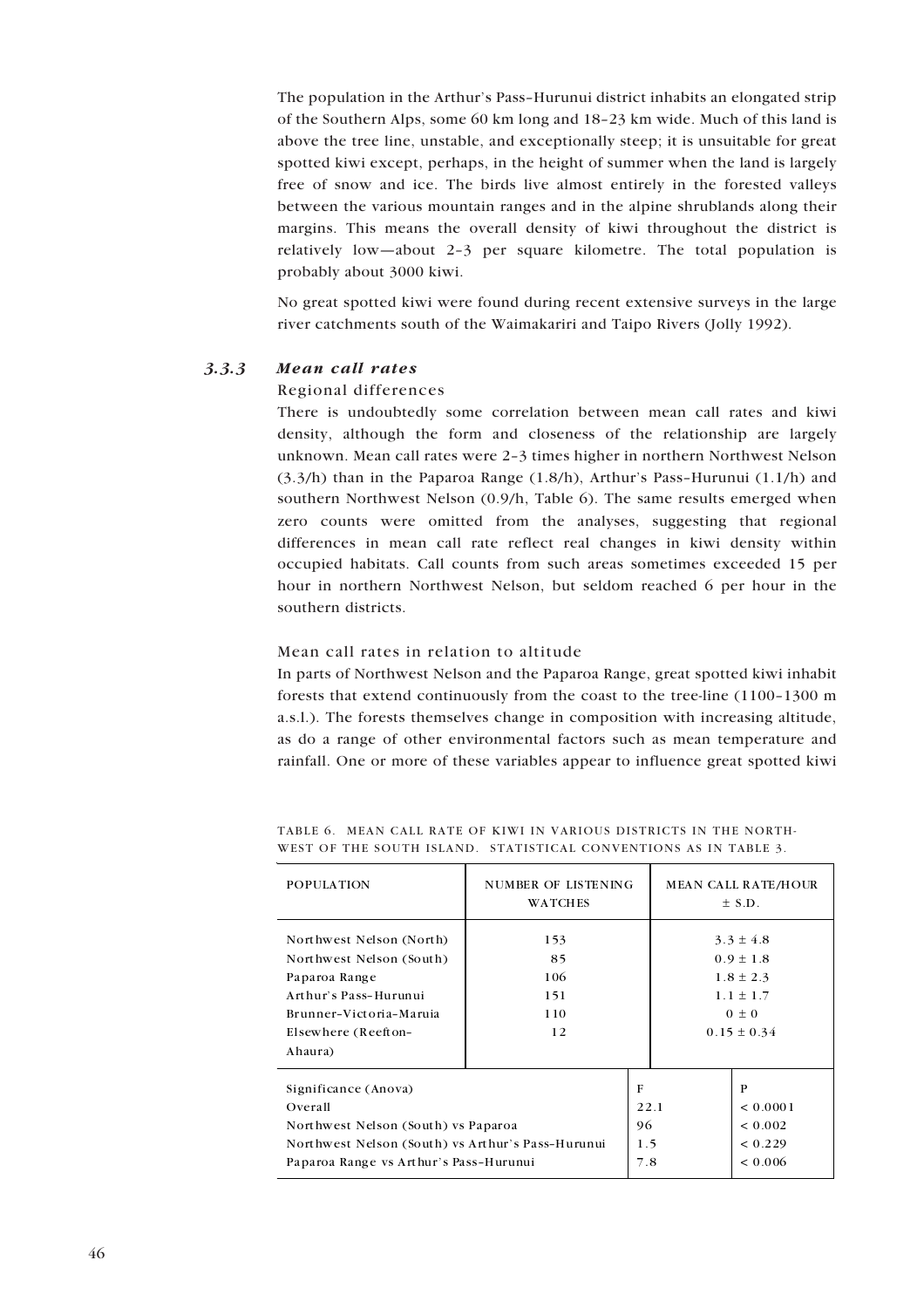| ALTITUDE (m)             | <b>NUMBER OF</b><br><b>OBSERVATIONS</b> | <b>MEAN CALL RATE/HOUR</b><br>$+$ S.D. |
|--------------------------|-----------------------------------------|----------------------------------------|
| Northwest Nelson (North) |                                         |                                        |
| $< 200 \text{ m}$        | 46                                      | $1.9 \pm 2.4$                          |
| $200 - 500$ m            | 20                                      | $2.0 \pm 2.1$                          |
| $501 - 800$ m            | 36                                      | $4.9 \pm 5.1$                          |
| $> 800 \; \text{m}$      | 49                                      | $4.0 \pm 6.3$                          |
|                          |                                         | $F = 3.8$ , $P = 0.012$                |
| Paparoa Range            | 50                                      |                                        |
| $< 200 \text{ m}$        | 50                                      | $1.3 \pm 1.8$                          |
| $200 - 500$ m            | 25                                      | $2.2 \pm 3.0$                          |
| $501 - 800$ m            | 8                                       | $1.9 \pm 1.3$                          |
| $> 800 \; \text{m}$      | 22                                      | $2.5 \pm 2.6$                          |
|                          |                                         | $F = 1.9$ , $P = 0.144$                |

TABLE 7. MEAN CALL RATE OF KIWI IN RELATION TO ALTITUDE IN NORTH-WEST NELSON AND THE PAPAROA RANGE. CONVENTIONS AS IN TABLE 3.

density: in both districts, the birds increased in abundance at higher altitudes (>500 m), although the trend was significant only in Northwest Nelson (Table 7). Few kiwi in the Arthur's Pass-Hurunui district were recorded at altitudes below 500 m a.s.l.

Mean call rates in relation to distance from the Tasman Sea On the west coast of the South Island, temperature and rainfall change markedly over relatively short distances. The mountain ranges parallel and adjacent to the coast intercept moist westerly winds sweeping in from the Tasman Sea, and so are both wetter and have more equable climates than otherwise similar ranges a few kilometres further inland. There are significant vegetation changes along these environmental gradients.

In Northwest Nelson and the Paparoa Range, great spotted kiwi penetrate up to 38 km inland from the coast. Their densities, as indicated by mean call rates, follow a bell-shaped curve with increasing densities inland: numbers initially rise to a peak  $10-25$  km from the coast, then decline to zero at about 40 km (Table 8). The birds, then, are not distributed evenly in these two adjoining mountain ranges. The Arthur's Pass-Hurunui population, by comparison, is situated much further inland, some  $41-88$  km from the coast.

|                                  | DISTANCE FROM THE TASMAN SEA (km) |                                                                                           |                         |    |         |      |  |  |  |
|----------------------------------|-----------------------------------|-------------------------------------------------------------------------------------------|-------------------------|----|---------|------|--|--|--|
|                                  | $0 - 5$                           | $5.1 - 10$                                                                                | $10.1 - 15$ $15.1 - 20$ |    | 20.1-25 | > 25 |  |  |  |
| Number<br>Mean calls/ $h \pm SE$ | 66                                | 54<br>$1.9 \pm 0.3$ $3.0 \pm 0.5$ $5.0 \pm 0.9$ $4.3 \pm 1.1$ $4.7 \pm 1.3$ $0.9 \pm 0.2$ | 23                      | 24 | 28      | 64   |  |  |  |

TABLE 8. MEAN CALL RATE OF KIWI IN RELATION TO DISTANCE FROM THE TASMAN SEA. DATA FROM NORTHWEST NELSON AND THE PAPAROA RANGE.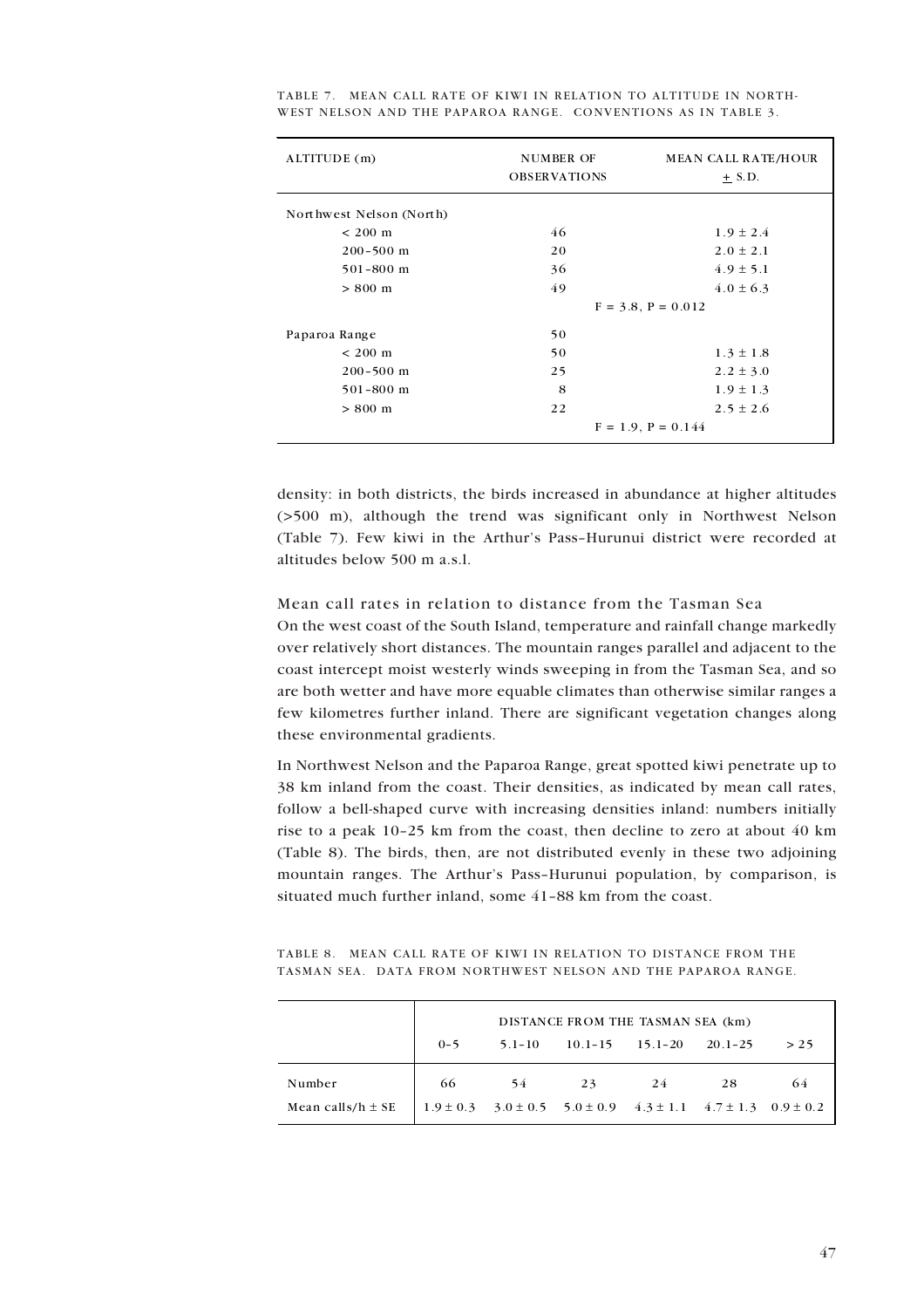Figure 4. Relationship between mean call rates (calls/h) of great spotted kiwi and mean July air temperatures (A) and rainfall (B). Rainfall codes: 1, 1600–2400 mm; 2, 2401–3200 mm; 3, 3201– 4800 mm; 4, 4801–6400; 5, 6401–9600 mm; 6, >9600 mm.



Mean call rates in relation to temperature and rainfall Great spotted kiwi live in a wide range of environments spread along two principal climatic gradients. Mean winter (July) air temperatures in their present range vary by about 8ºC, and annual rainfall varies by about 7000 mm.

Mean call rates were not correlated with winter temperatures, but they increased significantly with rainfall (Fig. 4), peaking in areas receiving 6400– 9600 mm per year. No parts of the northwest of the South Island receive more than 9600 mm a year, other than a narrow alpine zone immediately to the southwest of Arthur's Pass: no kiwi were recorded there.

Partial correlation coefficients indicate that rainfall has a much stronger relationship with kiwi abundance than either altitude or distance inland. The latter variables ceased to be significant when the effect of rainfall was held constant. This suggests that the birds have no strong associations with particular vegetation types, landforms or temperature zones. Overall, annual rainfall (based on partial coefficients) accounted for 12% of the variation in mean call rates throughout the range of great spotted kiwi, and 19% of the variation within Northwest Nelson.

# 4. DISCUSSION AND CONCLUSIONS

# 4.1 Present distribution of great spotted kiwi

The surveys indicate that there are currently about 22 000 great spotted kiwi distributed over some 6000 km<sup>2</sup> in the north-west of the South Island. Northern Northwest Nelson, from Karamea to Golden Bay, is the stronghold of the species. It comprises about 25% of the known range of great spotted kiwi, yet it supports about 55% of the total population. The birds here occupy some 1500 km<sup>2</sup> of predominantly mountainous landscape, largely untouched by humans. The area has little farmland, no commercial forestry plantations, and few roads. The habitat has a high area-to-edge ratio and few exposed margins, where the birds border on modified rather than natural landscapes.

Numbers diminish rapidly in southern Northwest Nelson, between the Karamea and Buller Rivers. This landscape is generally less mountainous and more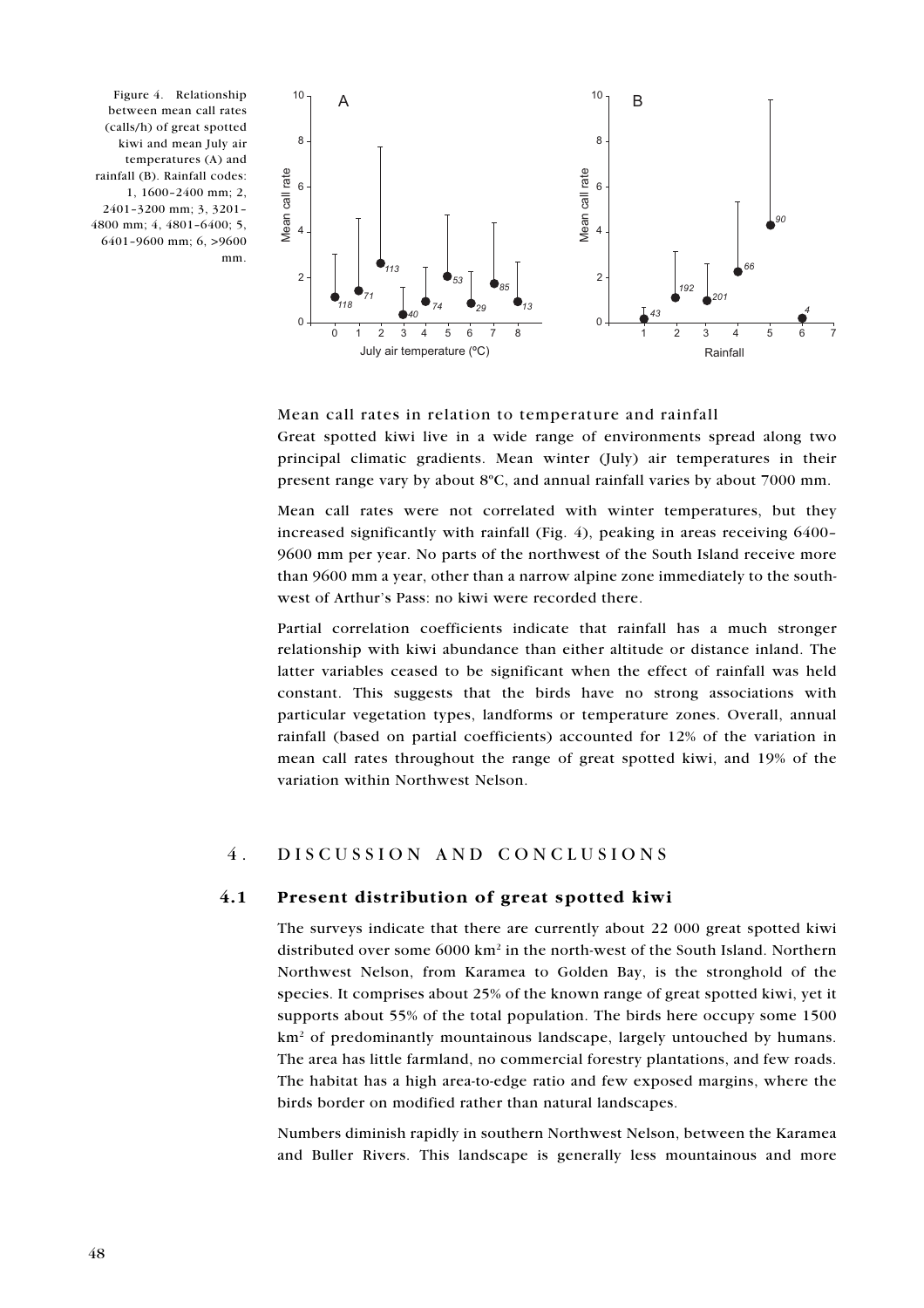modified. The coastal plains have been cleared for farming, and many of the native forests in the coastal foothills have been burnt or logged. The less modified habitats further inland support kiwi, but populations are sparse, fragmented and apparently declining.

The Paparoa population, with some 6000 birds (c.30% of the total population) is second in size to that in northern Northwest Nelson. The large size of the Buller River in its middle and lower reaches, and the loss of merging populations from its headwaters, probably now severely restrict gene flow between the Paparoa and Northwest Nelson populations. Densities throughout the Paparoa Range appear to be fairly uniform: call rates in disturbed habitats near the coast were often similar to those in the mountain valleys within the range itself. The habitat has a relatively high area-to-edge ratio and a continuous distribution, but is flanked on all margins by modified habitats.

The Arthur's Pass–Hurunui population differs from the northern ones in that it is much further inland and its habitat is almost entirely upland vegetation (>500 m a.s.l.). Here kiwi occupy a relatively narrow, elongated strip of approximately 1260 km<sup>2</sup>: the habitat therefore has no core as such, diffuse boundaries, and a very high edge-to-area ratio. There are no obvious features that confine the birds to certain areas, and in some instances kiwi abundance differs markedly in neighbouring and apparently similar catchments (e.g. upper Taramakau and Crooked River valleys).

Several general points emerge from the surveys. Most great spotted kiwi now live in mountainous regions; densities are generally higher above 500 m a.s.l. than below; the birds are habitat generalists rather than specialists; and, although ground feeders, they are capable of surviving in areas where soils are sometimes frozen or covered in snow for days at a time. For all that, their distribution is patchy: factors other than geographical ones appear to limit populations in some areas, and birds are sometimes absent altogether from areas with apparently suitable habitat.

The present distribution of great spotted kiwi appears to be linked primarily to high rainfall: this is the single factor common to all three populations. Rainfalls of  $\geq$ 6000 mm/year are typically associated with mountainous areas, but altitude per se appears to have no direct effect on kiwi abundance, irrespective of its influence on mean temperature and vegetation. Rainfall is also unlikely to have a direct effect on kiwi abundance. We suspect, however, that it influences the abundance and composition of predator communities (chiefly stoats, Mustela erminea and possums, *Trichosurus vulpecula*), which in turn impact on kiwi productivity and abundance. It appears that the present distribution of great spotted kiwi is a remnant one, that the species' range is still retreating to regions of high rainfall, and that introduced predators are driving these changes. This view is expanded in the following sections.

# 4.2 Historical distribution of great spotted kiwi

Great spotted kiwi are no longer as widespread as they used to be. Subfossil remains indicate the species extended into coastal regions of Canterbury before Polynesian settlement (Reid & Williams 1975). Other subfossil bones in eastern Marlborough, South Canterbury and Southland hint at an even wider distribution, although these remains could be of brown kiwi.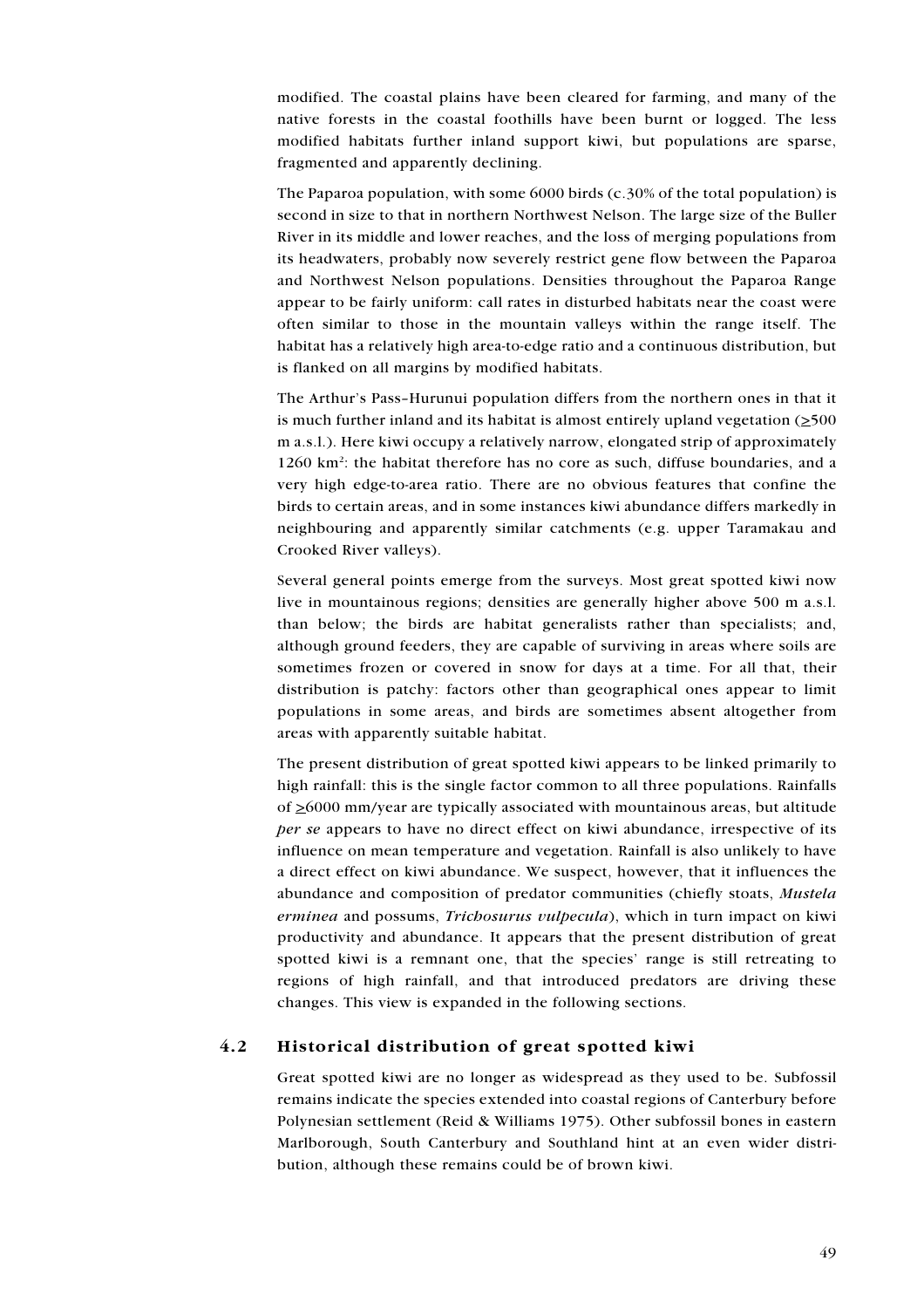The recent distribution of great spotted kiwi in South Westland and Fiordland is uncertain. Oliver (1955) reported that great spotted kiwi extended south to Foveaux Strait, but J. Jolly (pers. comm.) believes that the species did not extend beyond the Karangarua River in Westland. Some specimens in the Canterbury Museum were supposedly collected in South Westland and Fiordland (Oliver 1955) but neither Charles Douglas (Pascoe 1957) nor Richard Henry (Hill & Hill 1987) recorded the birds during their early expeditions into these areas. Jolly's view, that the museum specimens have been mislabelled, might therefore be valid.

Recent changes in distribution elsewhere in Westland and Nelson are better documented, especially those occurring in the last few decades. Jolly (1992) and Stilwell and Barnett (1993) consider that great spotted kiwi have disappeared from the large mountain valleys of Westland, the type locality of the species. The birds, though, have been rare in central Westland for at least a century: Charles Douglas found just one pair of 'mountain kiwi' (between the Karangarua and Cook Rivers) during his extensive travels in the region (Pascoe 1957). Nevertheless, kiwi (presumably great spotted) were still present in the headwaters of the upper Wanganui and Waitaha Rivers as recently as 1978 (C. Roderick, unpubl. data); and a carcass of a spotted kiwi (now in the Canterbury Museum) was recovered from the Smyth River in 1978 (Jolly 1992). Jolly (1992) believes this specimen is a great spotted kiwi; R. Colbourne (pers. comm.) thinks it is a little spotted kiwi. DNA tests are currently underway to reveal its true identity.

Views differ on the extent to which the Arthur's Pass–Hurunui population has contracted in the last 50 years. A local farmer reports kiwi were numerous in the catchment of the Haupiri River in the 1940s; other locals, whose visits to the Haupiri also span 50 years, have never encountered kiwi there (Barker 1993). The last confirmed record of great spotted kiwi in the lower catchment of the Crooked River (a bird caught by a possum trapper) dates to the mid-1970s (Barker 1993). Kiwi appear to be holding on elsewhere on the western side of the Southern Alps. The distribution of the highly localised population in the upper Taipo River has changed little since 1966 (C. Roderick, unpubl. data); and the same is true of the Taramakau population, except that it may have contracted slightly upstream.

Little historical information exists for the population of great spotted kiwi on the eastern side of the Alps. C. Roderick (unpubl. data) lists various locality records, some dating back to 1949, from the Poulter, Cox and Hurunui Rivers, in the same areas where the birds are present today.

Few, if any, kiwi survive in the catchments of the Ahaura, Grey and Inangahua Rivers, or in the Spenser, Victoria and Brunner Ranges. These populations disappeared within living memory, some within the last 20 years (see Barnett & Stilwell (1993) for details of interviews with local residents). Kiwi were plentiful around Springs Junction in 1905, and present in the Brunner Range in 1928. Locals note that kiwi disappeared when stoats arrived. Residual pockets of kiwi survived in the Robinson River (a tributary of the Grey) at least until the mid-1970s (C. Roderick, unpubl. data); and a few may still survive at Big River, some 18 km south of Reefton (Barnett & Stilwell 1993). These accounts indicate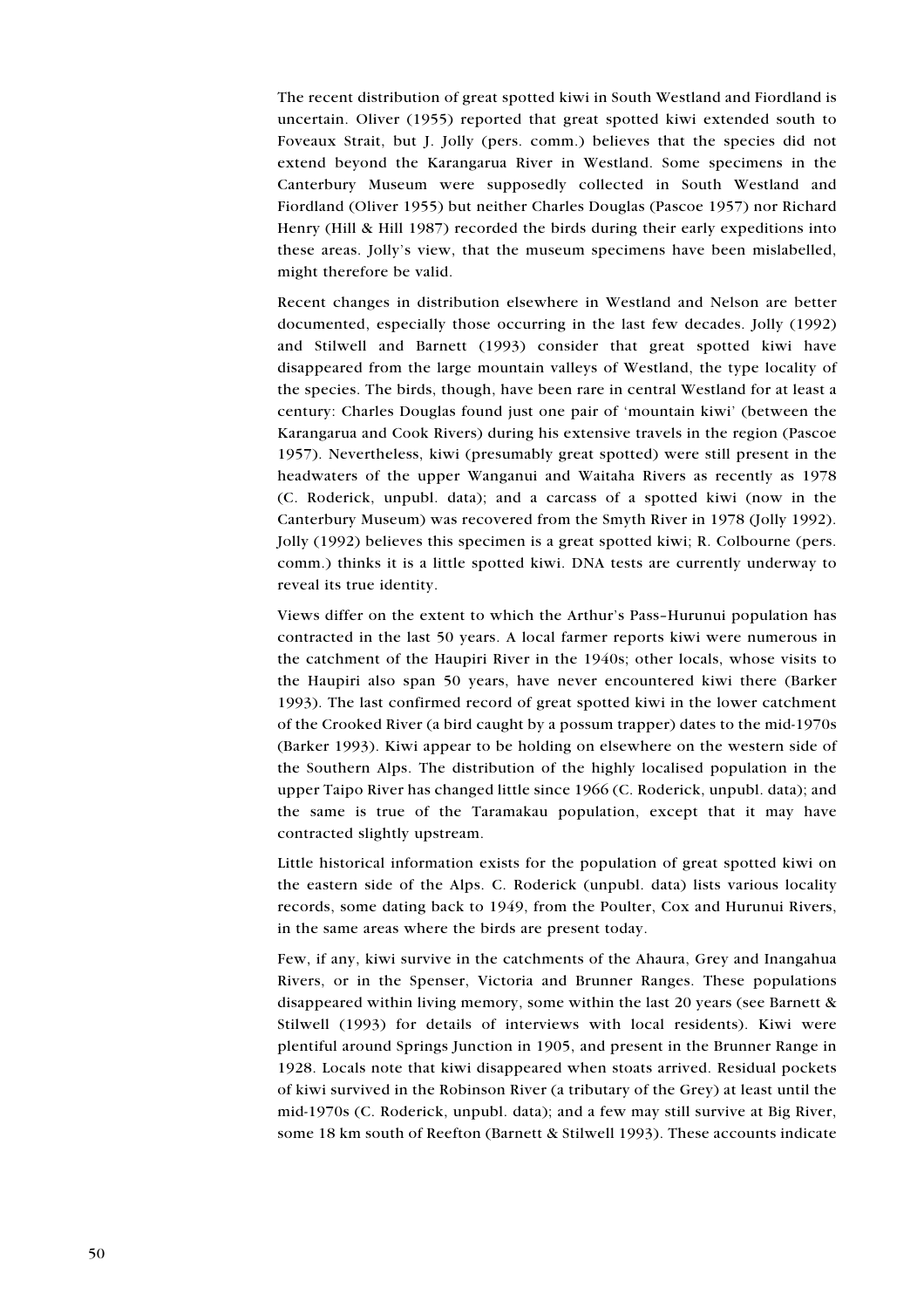that the now disjunct populations in the Arthur's Pass–Hurunui area and Paparoa Range were linked together at the turn of the century.

The pattern of kiwi decline is much the same in the Nelson district. Kiwi were widespread in the Nelson Lakes Region in the mid-1800s, though the species involved is unknown. This population is now almost certainly extinct, although kiwi-like calls (all unconfirmed) are still reported almost every year from within the National Park. The populations of brown and little spotted kiwi in Abel Tasman National Park and the Marlborough Sounds disappeared in the early 1900s (Oliver 1955). Subfossil remains indicate the recent presence of great spotted and/or brown kiwi in the Arthur Range (T. Worthy, pers. comm.). More recently, great spotted kiwi have declined noticeably in lowland coastal forests, at least in the vicinity of Kahurangi Point (comments from a daughter of one of the lighthouse keepers, who spent her childhood there in the 1940s).

# 4.3 Introduced mammalian predators as the cause of great spotted kiwi decline

At a conservative estimate, the distribution of great spotted kiwi has contracted by about 30% since European settlement. The birds have declined most in dry areas (<2500 mm/yr) dominated mainly by beech forest (Nothofagus), but have persisted in wet habitats, usually at high altitude. Their pattern of retreat resembles that of other flightless birds (e.g. takahe and Lord Howe woodhen) whereby the survivors have ended up near the tops of mountains, presumably in habitats less favourable to the agent(s) of decline.

The tenuous link between the decline of kiwi (and other birds) and the arrival of predators (chiefly stoats) suggested in some historical accounts may indeed be causal rather than casual. Video surveillance confirms that both stoats and possums attempt to enter kiwi nests, but are usually repelled by the incubating adult(s) (J. Lyall, pers. comm.). Nevertheless, they do eat some eggs (McLennan 1988) and probably cause others to be damaged and abandoned. Stoats also kill juvenile kiwi (J. Lyall, pers. comm.; J. McLennan & L. Dew, unpubl. data) but not adults except, perhaps, those of little spotted kiwi. Indirect measures indicate that mortality of juvenile kiwi is much higher in mainland forests than on Kapiti Island, an offshore island free of stoats and possums (McLennan & Potter 1993).

Evidence of predation is not proof that these mammals have caused the changes in kiwi distribution in the recent past. King (1984) warned that observations made during the irruptive phase of stoat colonisation are unlikely to apply today. Nevertheless, stoats at present-day densities are still sufficiently numerous to cause declines in several endemic bird species, including Okarito brown kiwi (J. Lyall, pers. comm.), yellowhead (Elliot & O'Donnell 1988) and kaka (P. Wilson, pers. comm.).

In beech forests, stoats increase in abundance following mast years, apparently in response to increased numbers of mice (King 1983). Predation on birds increases when stoat numbers increase, and may be particularly severe in the months immediately following the decline of mice. In other mainland forests, stoats eat more birds and fewer rats (Rattus spp.) following rodent control (Murphy & Bradfield 1992). Stoats probably do not 'boom and bust' in forests with a diverse composition, although they sometimes reach moderate densities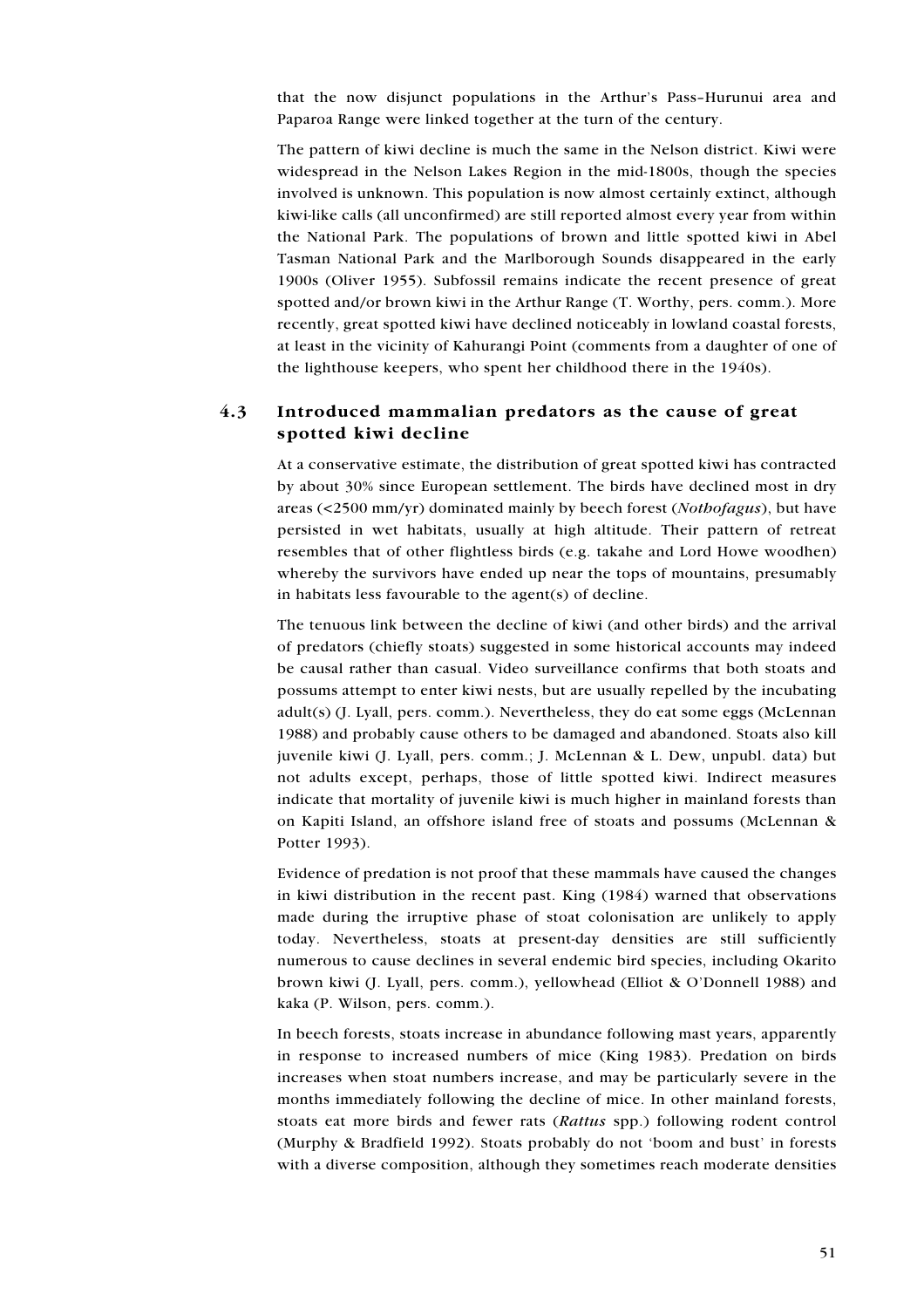in lowland podocarp forests on the West Coast (J. Lyall, pers. comm.). King (1983) noted that the predictability of the relationship between seedfall and populations of mice decreased with increasing diversity of forest composition.

Most of the forests currently occupied by great spotted kiwi contain beech, and those above the altitudinal limit of rimu are dominated by beech. Although there are no measures of stoat abundance in any of the forests of Northwest Nelson and the Paparoa Range, they (and other mammals) appear to be rare in upland beech forests in high rainfall areas. McLennan and McCann (1991) observed stoat sign just twice in four years in the Saxon River area of Northwest Nelson. Ferrets (Mustela furo), feral cats (Felis catus), goats (Capra hircus) and pigs (Sus scrofa) were absent altogether, while red deer (Cervus elaphus), possums, rats and mice (Mus musculus) were present in low numbers. McLennan and McCann (1991) proposed that the climate was too harsh for most introduced mammals; and that in such areas, the relationships between beech seed, rodents and stoats established elsewhere either do not exist or occur irregularly. This hypothesis remains to be tested.

In summary, stoats probably caused the demise of great spotted kiwi in the relatively dry and uniform beech forests in the central regions of the upper South Island. Other predators may have also contributed to the decline, although historical accounts suggest that the main changes took place before possums arrived. Predators apparently do not have the same impact in high rainfall areas, possibly because of increased forest diversity, and because the harsh climate limits their abundance.

The patterns of decline evident in great spotted kiwi also apply to kiwi elsewhere in the South Island. The localised Haast tokoeka population of 200– 300 birds is now mostly found in subalpine and alpine habitats (J. Lyall, pers. comm.). In Fiordland, southern tokoeka have largely disappeared from Preservation and Chalky inlets (J. McLennan, pers. obs.), which receive much lower rainfall than do the fiords further north. The remnant population of northern brown kiwi in lowland forest at Okarito appears at first glance to be an exception. But preliminary studies indicate that stoats kill most of the young produced by these birds, and the population as a whole will not persist unless predation rates are reduced (J. Lyall, pers. comm.).

Finally, the apparent vulnerability of little spotted kiwi to introduced predators may be related to their habitat requirements as well as to their small size. Their preference for relatively dry and warm northern slopes (Richard Henry, quoted by Hill & Hill 1987) was probably also shared by introduced predators, especially in the rain forests of Fiordland. Little spotted kiwi may still survive in the South Island: our results suggest that remnant pockets, if they exist at all, are most likely to be located in subalpine regions.

## 4.4 Conservation status

## 4.4.1 Populations and management units

Great spotted kiwi are now split into two discrete populations—possibly three, if the Buller River prevents gene flow between birds in Northwest Nelson and the Paparoa Range. All populations are genetically similar, suggesting separation is recent, but have high variation, indicating restricted gene flow between localised groups (Herbert & Daugherty, this volume). Patterns in genetic variation are paralleled by some variation in morphological characters with latitude and altitude.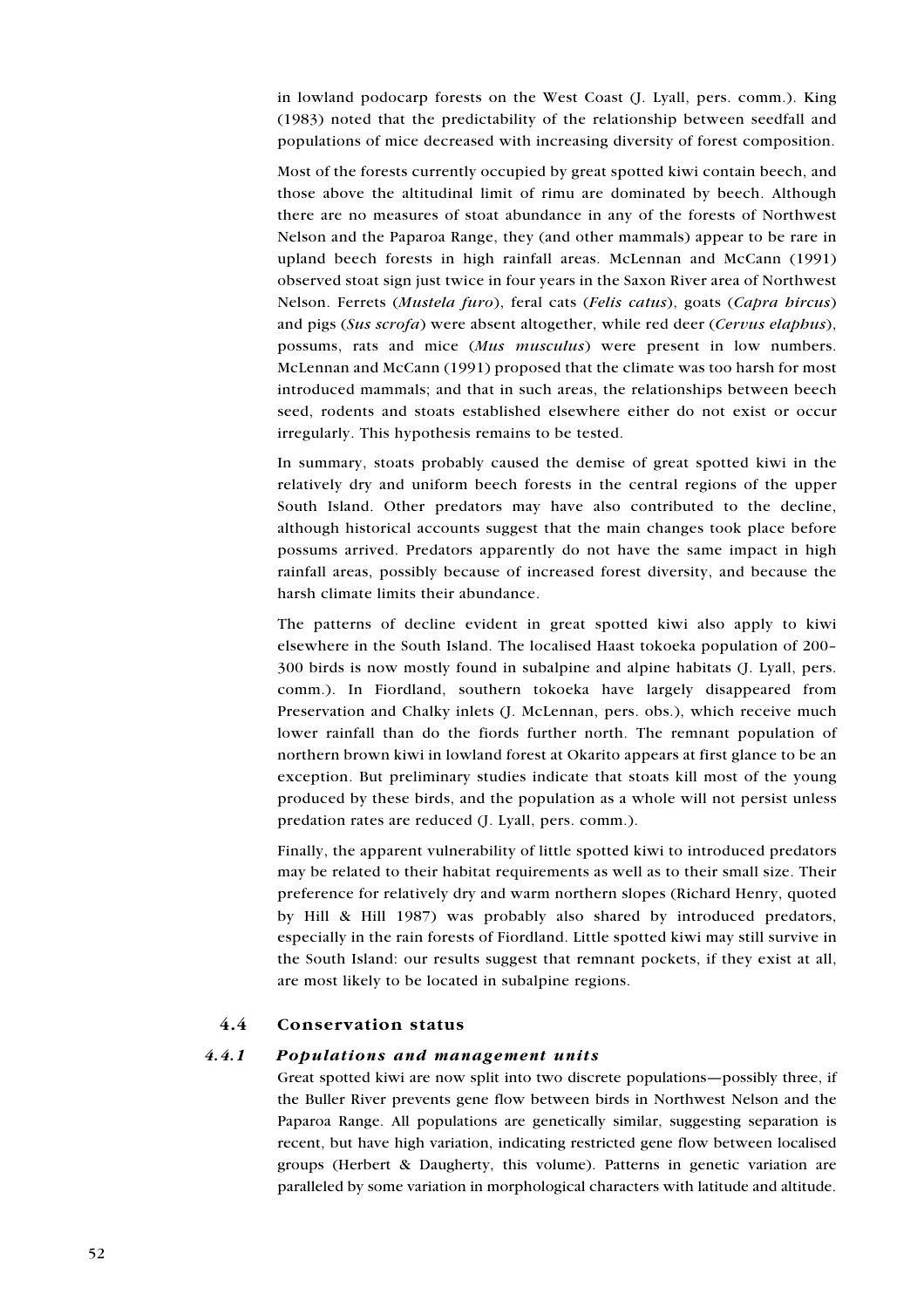The view that populations rather than species are the appropriate management units for conservation (Crozier 1992) is especially relevant to great spotted kiwi where morphological characteristics and genetic profiles sometimes differ over short distances. Indeed, each regional population is clearly a population of populations (a metapopulation as defined by Hanski & Gilpin 1991) with no distinct boundaries between localised groups. For example, the genetic differences between great spotted kiwi at Saxon River and Kahurangi Point exceed those between (a) North Island and Okarito populations of brown kiwi, and (b) Kapiti Island and D'Urville Island populations of little spotted kiwi (Herbert & Daugherty, this volume). The Saxon and Kahurangi populations are separated by 700 m of altitude and 15 km of forest, occupied from the bottom to the top by kiwi. It is not clear what mechanisms prevent gene flow along this altitudinal gradient, how separation is maintained, and where the two populations diverge. Differences in the mean body weight of Kahurangi and Saxon kiwi are probably related to temperature-induced differences in fat storage and metabolism, rather than genetics (Bednekoff et al. 1994).

Conservation managers need to decide whether efforts to conserve great spotted kiwi should focus on the species or population level. In the former case, the species would be treated as a single homogenous group, minor losses of localised populations would be of little consequence, and the success or otherwise of management would be determined solely by a count of total numbers. In the latter case, the emphasis switches to the maintenance of genetic and morphological diversity and localised extinctions become important, even if the species as a whole is not threatened.

Recent molecular genetic and other taxonomic studies have revealed hitherto unappreciated genetic diversity in geographically isolated populations of many species (e.g. Herbert & Daugherty, this volume). Few would dispute that a population focus is the better option—but it is probably unrealistic in a world with limited resources. In reality, the focus will probably settle on the three large kiwi populations, principally for logistic reasons, and this could well be a reasonable compromise.

## 4.4.2 Persistence and stability of remaining populations

The three remaining populations of great spotted kiwi each contain a minimum of several thousand breeding adults. All of them therefore exceed Frankel & Soulé's (1981) estimate of the minimum effective population size for the maintenance of genetic variance (500 individuals), but only two of the three populations exceed the more stringent criteria (5500 individuals) identifed by Thomas (1990).

The large population in northern Northwest Nelson may be stable in core areas, but is not stable along its edges. McLennan and McCann (1991) recorded a slight decline in adult density over four years at Saxon River; and a repeat survey in 1994 confirmed that 10 territories occupied in 1991 still contained resident pairs (H. Robertson, pers. comm.). These early signs are encouraging, but it would be risky to assume that all core populations are holding their own, and there is an urgent need to monitor more of them.

At Kahurangi Point, on the western edge of Northwest Nelson, adult densities declined significantly between 1987 and 1990, chiefly because of pig hunting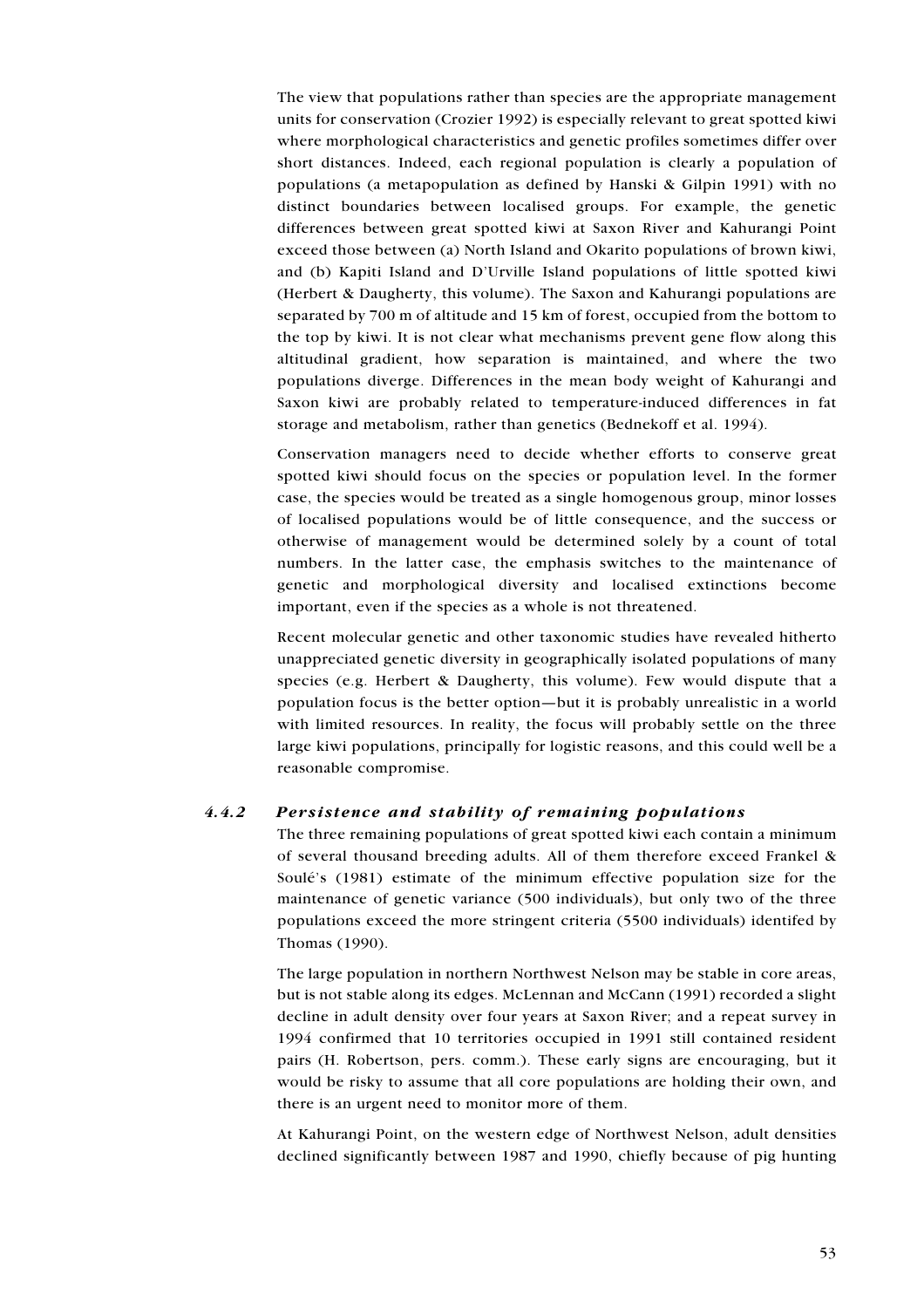and possum trapping (McLennan & McCann 1991). Coastal forests immediately to the south of Kahurangi are less accessible to people, so their kiwi populations may be declining at a slower rate. Genetic evidence (Herbert & Daugherty, this volume) clearly implies that migrants dispersing down from the hills will not rescue failing lowland populations. Overall, a very small proportion of kiwi in northern Northwest Nelson live in lowland areas, so the regional population would decline only slightly if these were lost. The losses in genetic variation, however, could be of much greater significance.

None of the populations in southern Northwest Nelson has been monitored, but it is here that kiwi may decline significantly over the next few decades. The region has four high-rainfall zones centred on mountain ranges, separated from each other by valleys with sparse and apparently declining populations of kiwi. Three of these upland populations (on the Allen, Matiri and Glasgow Ranges) will probably soon become islands in a sea of uninhabited lowland forest, analogous to populations in bush remnants in agricultural landscapes. The fourth population is centred on Garibaldi Ridge and the Herbert Range, rising from the south bank of the Karamea River. It is contiguous with the large population in northern Northwest Nelson, and may be part of it, since kiwi probably cross the Karamea River from time to time.

Small, capped populations face a number of special problems, reviewed by Caughley (1994) and others. Demographic and environmental stochasticity can cause chance extinctions; and for isolated populations, size is the dominant factor influencing the rate of local extinction (Diamond 1984).

Population viability analyses are beyond the scope of this report and we do not have the necessary data to run them. They would nevertheless probably confirm the obvious: the Allen Range remnant has the greatest risk of extinction because it is the smallest, and the Glasgow Range population the lowest risk because it is the largest. All populations could be in trouble if they are subject to significant predation in their upland habitats: this is unknown.

The size, continuous distribution, and area occupied by the Paparoa population suggests that it is not in any immediate danger. The population is centred on a high-rainfall zone of some  $840 \text{ km}^2$ , about  $40\%$  of the total area occupied by this population.

The prospects for the Arthur's Pass–Hurunui population are gloomy. The occupied area is so narrow that a relatively small localised extinction, perhaps in a single valley, could fragment the population. The southern-most birds in this population live in much wetter habitats than those in the north: indeed, the forests above Lake Sumner receive less than 2400 mm a year and are some of the driest still inhabited by great spotted kiwi. Coincidentally, perhaps, the area has one of the few populations of yellowhead (Mohoua ochrocephala), a species susceptible to stoat predation, still extant outside of Fiordland (O'Donnell 1996). This suggests that historical predation rates have been lower here than elsewhere, although stoats are causing this population of yellowhead to decline (Elliot & O'Donnell 1988).

We predict that great spotted kiwi in the Arthur's Pass–Hurunui district will gradually 'retreat' southwards and westwards to high rainfall areas. Indeed, the process is probably already well advanced. In the meantime, the eastern side of Arthur's Pass, with its steep rainfall gradient, offers an excellent opportunity for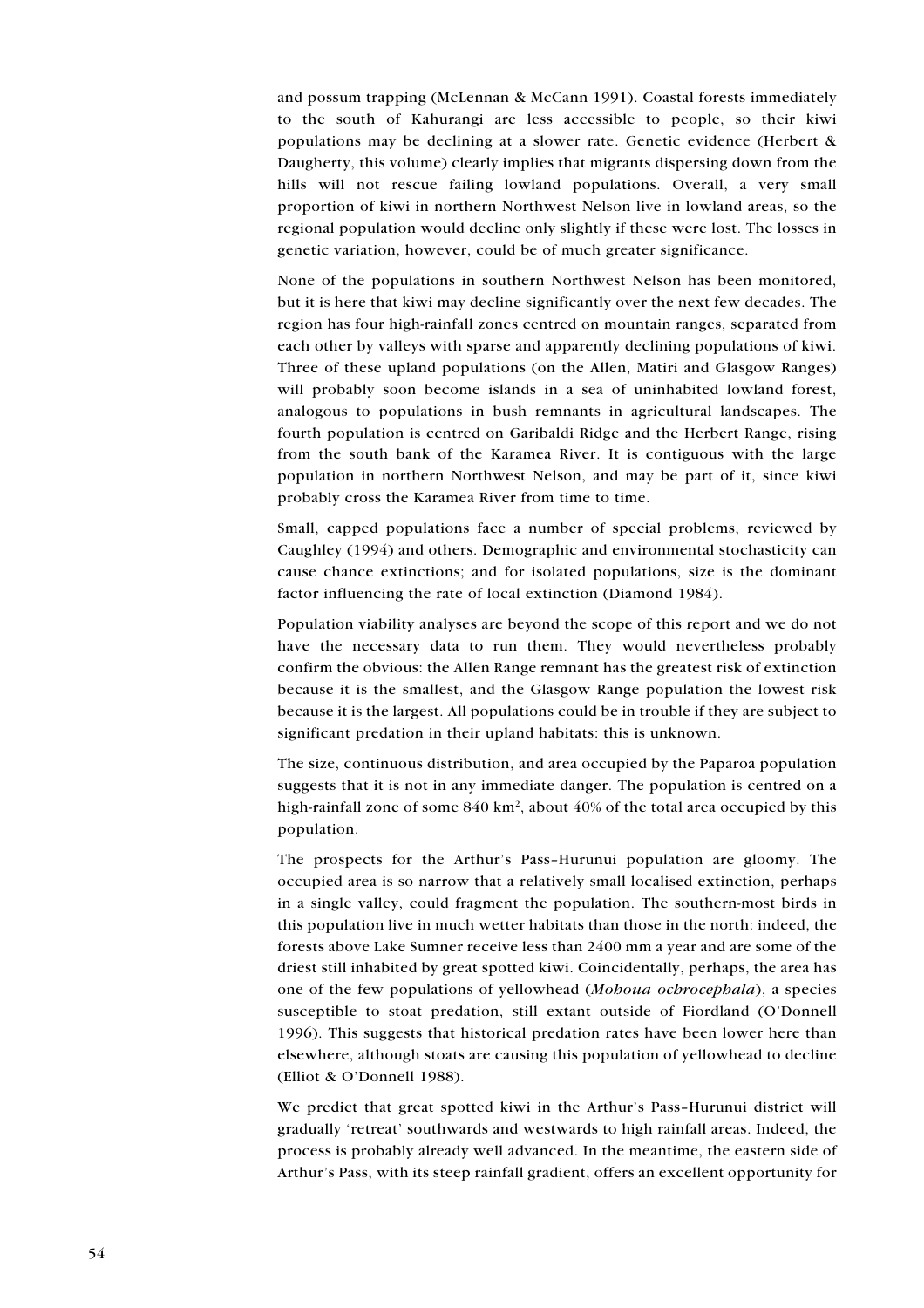testing how predation rates change with rainfall. Here kiwi a few kilometres apart in the same valley inhabit markedly different rainfall zones that sometimes span the extremes experienced by the species throughout their entire range.

Williams and Given (1981) did not list great spotted kiwi in the New Zealand Red Data Book, partly because they did not have enough information to make an informed judgement. The information presented in this report suggests great spotted kiwi probably fit into the 'vulnerable' IUCN threatened species category.<sup>2</sup> Williams and Given (1981) point out that the critical difference between a 'rare' species and a 'vulnerable' one is that the former has a relatively stable population while the latter is declining. 'Vulnerable' species include those that are still abundant but are under threat from serious adverse factors throughout their range. We expect great spotted kiwi to maintain their numbers in the high-rainfall zones of Northwest Nelson and the Paparoa Range, but to decline elsewhere. Time will tell.

## 5. ACKNOWLEDGEMENTS

We thank Tony Billing, Nigel Billing, Tony Steenhart, Murray Potter, Christine Butts, Pamela McCann, Jonathon Miles, Brian List, Jason Malham, Stephen Phillipson, Jason Roxburgh, Hugh Robertson and John Lyall for helping at various times in the field. We also thank the many trampers and naturalists who took time to survey kiwi, often in difficult conditions at the end of a long day. The contributions from Richard Stocker deserve special mention.

InterIslander ferries kindly provided discounted travel. Bruce Clarkson, John Lyall and Tymone Duval commented helpfully on a draft of this report.

# 6. REFERENCES

- Baillie, J.; Groombridge, B. (Comps and Eds) 1996: 1996 IUCN red list of threatened animals. IUCN, Gland, Switzerland.
- Baker, A.J.; Daugherty, C.H.; Colbourne, R.; McLennan, J.L. 1995: Flightless brown kiwis of New Zealand possess extremely subdivided population structure and cryptic species like small mammals. Proceedings of the National Academy of the USA 92: 8254–8258.
- Barker, D. 1993: North Westland kiwi survey, 1992/93. Department of Conservation, Hokitika (unpublished). 12 p.
- Barnett, S.; Stilwell, J. 1993: North Westland kiwi survey. Department of Conservation, Hokitika (unpublished). 12 p.
- Bednekoff, P.A.; Biebach, H.; Krebbs, J. 1994: Great tit fat reserves under unpredictable temperatures. Journal of Avian Biology 25: 156–160.

Caughley, G. 1994: Directions in conservation biology. Journal of Animal Ecology 63: 215–244.

Crozier, R.H. 1992: Genetic diversity and the agony of choice. Biological Conservation 61: 11–15.

<sup>&</sup>lt;sup>2</sup> The great spotted kiwi is listed as vulnerable in the most recent IUCN listing (Baillie & Groombridge 1996), on account of its restricted and fragmented distribution and continuing decline in its population.